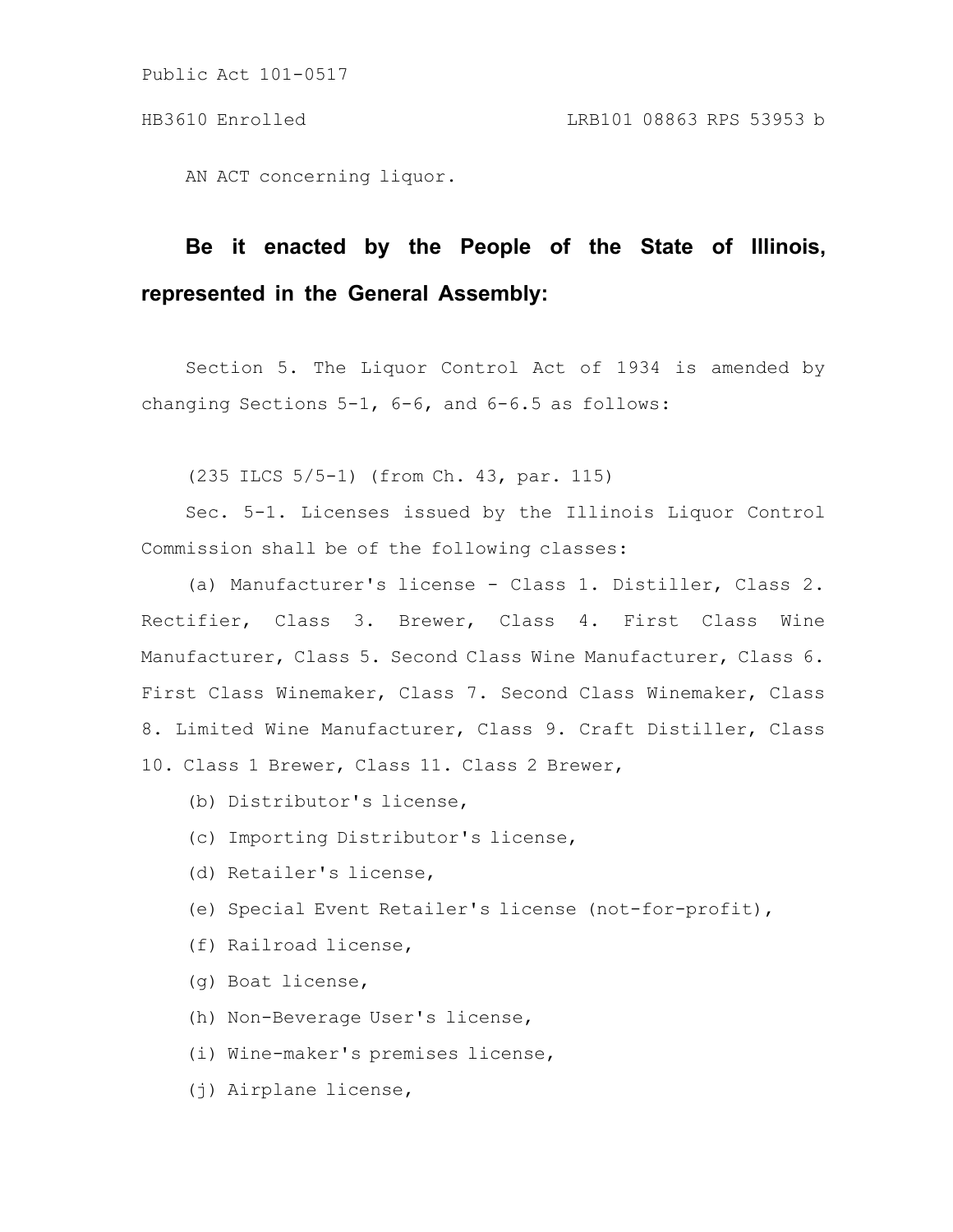# HB3610 Enrolled LRB101 08863 RPS 53953 b

- (k) Foreign importer's license,
- (l) Broker's license,
- (m) Non-resident dealer's license,
- (n) Brew Pub license,
- (o) Auction liquor license,
- (p) Caterer retailer license,
- (q) Special use permit license,
- (r) Winery shipper's license,
- (s) Craft distiller tasting permit,
- (t) Brewer warehouse permit.

No person, firm, partnership, corporation, or other legal business entity that is engaged in the manufacturing of wine may concurrently obtain and hold a wine-maker's license and a wine manufacturer's license.

(a) A manufacturer's license shall allow the manufacture, importation in bulk, storage, distribution and sale of alcoholic liquor to persons without the State, as may be permitted by law and to licensees in this State as follows:

Class 1. A Distiller may make sales and deliveries of alcoholic liquor to distillers, rectifiers, importing distributors, distributors and non-beverage users and to no other licensees.

Class 2. A Rectifier, who is not a distiller, as defined herein, may make sales and deliveries of alcoholic liquor to rectifiers, importing distributors, distributors, retailers and non-beverage users and to no other licensees.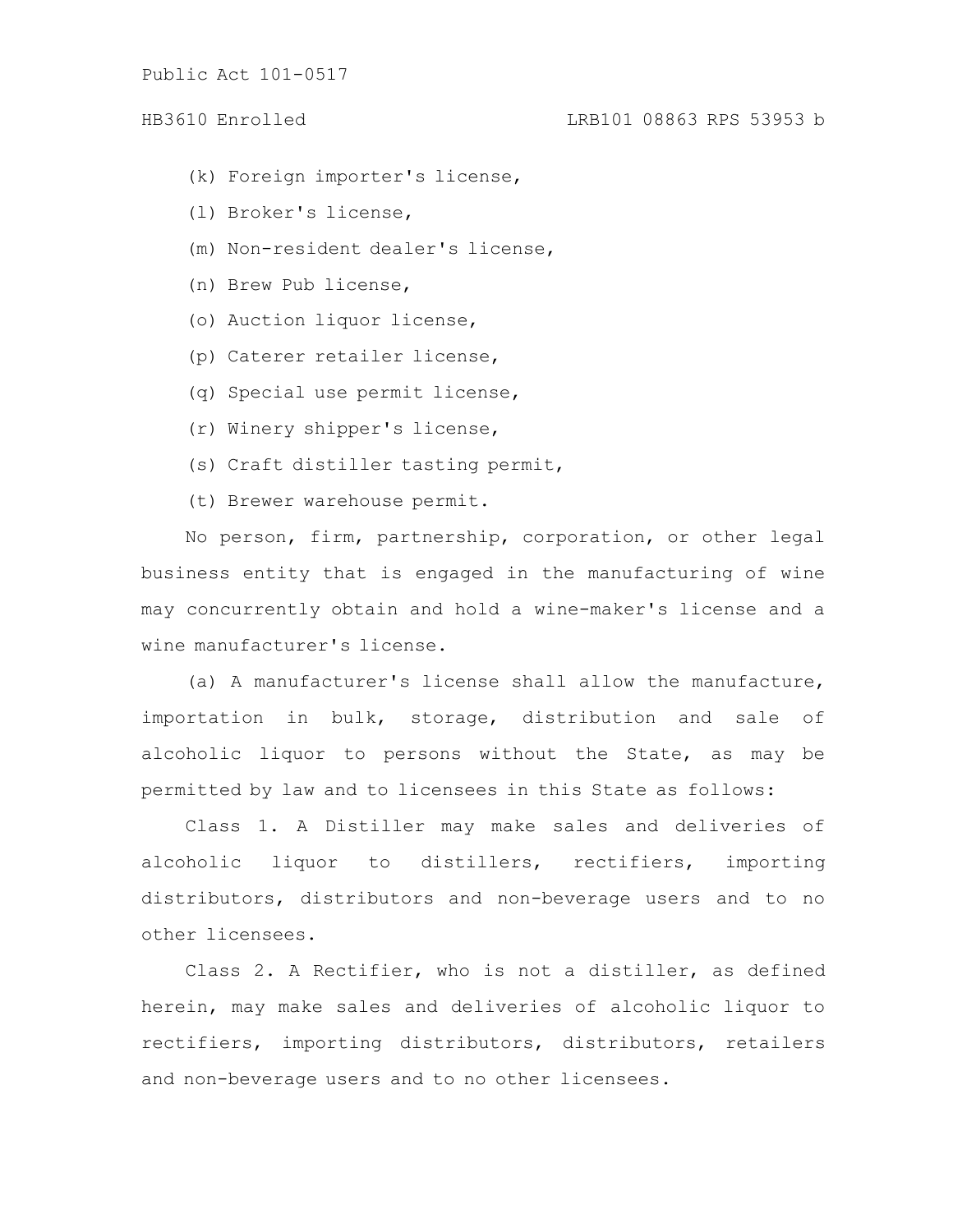# HB3610 Enrolled LRB101 08863 RPS 53953 b

Class 3. A Brewer may make sales and deliveries of beer to importing distributors and distributors and may make sales as authorized under subsection (e) of Section 6-4 of this Act.

Class 4. A first class wine-manufacturer may make sales and deliveries of up to 50,000 gallons of wine to manufacturers, importing distributors and distributors, and to no other licensees.

Class 5. A second class Wine manufacturer may make sales and deliveries of more than 50,000 gallons of wine to manufacturers, importing distributors and distributors and to no other licensees.

Class 6. A first-class wine-maker's license shall allow the manufacture of up to 50,000 gallons of wine per year, and the storage and sale of such wine to distributors in the State and to persons without the State, as may be permitted by law. A person who, prior to June 1, 2008 (the effective date of Public Act 95-634), is a holder of a first-class wine-maker's license and annually produces more than 25,000 gallons of its own wine and who distributes its wine to licensed retailers shall cease this practice on or before July 1, 2008 in compliance with Public Act 95-634.

Class 7. A second-class wine-maker's license shall allow the manufacture of between 50,000 and 150,000 gallons of wine per year, and the storage and sale of such wine to distributors in this State and to persons without the State, as may be permitted by law. A person who, prior to June 1, 2008 (the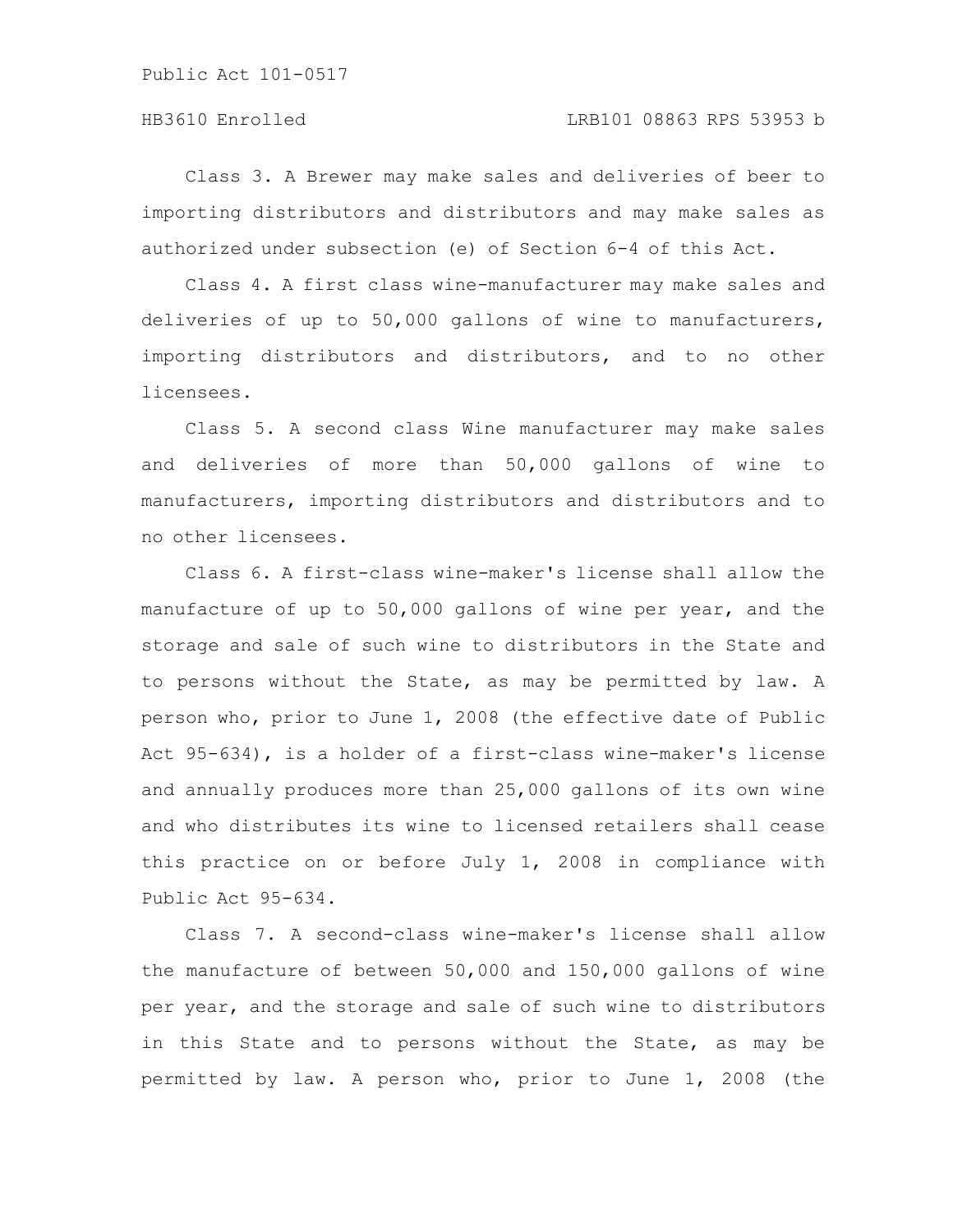#### HB3610 Enrolled LRB101 08863 RPS 53953 b

effective date of Public Act 95-634), is a holder of a second-class wine-maker's license and annually produces more than 25,000 gallons of its own wine and who distributes its wine to licensed retailers shall cease this practice on or before July 1, 2008 in compliance with Public Act 95-634.

Class 8. A limited wine-manufacturer may make sales and deliveries not to exceed 40,000 gallons of wine per year to distributors, and to non-licensees in accordance with the provisions of this Act.

Class 9. A craft distiller license shall allow the manufacture of up to 100,000 gallons of spirits by distillation per year and the storage of such spirits. If a craft distiller licensee, including a craft distiller licensee who holds more than one craft distiller license, is not affiliated with any other manufacturer of spirits, then the craft distiller licensee may sell such spirits to distributors in this State and up to 2,500 gallons of such spirits to non-licensees to the extent permitted by any exemption approved by the Commission pursuant to Section 6-4 of this Act. A craft distiller license holder may store such spirits at a non-contiguous licensed location, but at no time shall a craft distiller license holder directly or indirectly produce in the aggregate more than 100,000 gallons of spirits per year.

A craft distiller licensee may hold more than one craft distiller's license. However, a craft distiller that holds more than one craft distiller license shall not manufacture, in the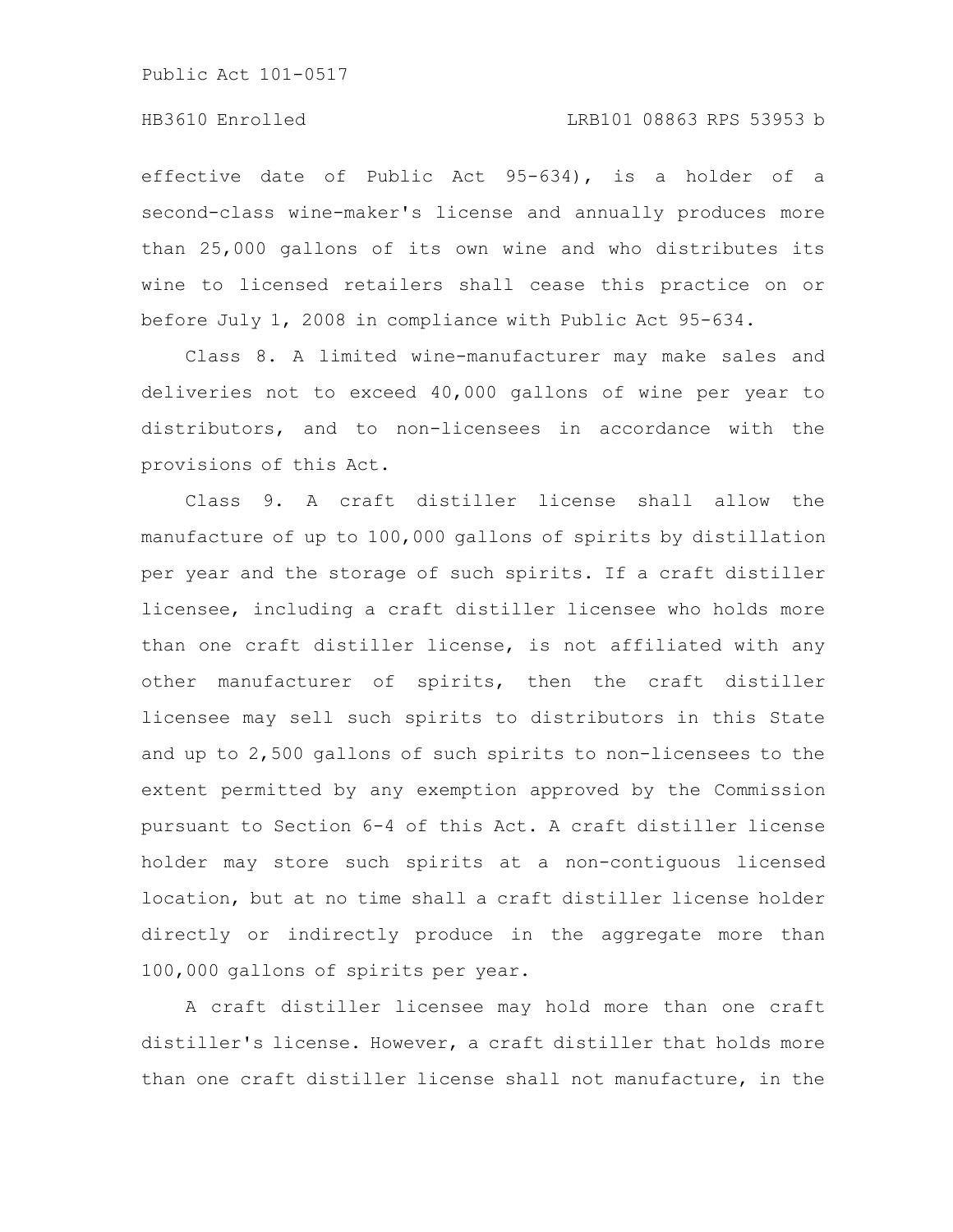aggregate, more than 100,000 gallons of spirits by distillation per year and shall not sell, in the aggregate, more than 2,500 gallons of such spirits to non-licensees in accordance with an exemption approved by the State Commission pursuant to Section 6-4 of this Act.

Any craft distiller licensed under this Act who on July 28, 2010 (the effective date of Public Act 96-1367) was licensed as a distiller and manufactured no more spirits than permitted by this Section shall not be required to pay the initial licensing fee.

Class 10. A class 1 brewer license, which may only be issued to a licensed brewer or licensed non-resident dealer, shall allow the manufacture of up to 930,000 gallons of beer per year provided that the class 1 brewer licensee does not manufacture more than a combined 930,000 gallons of beer per year and is not a member of or affiliated with, directly or indirectly, a manufacturer that produces more than 930,000 gallons of beer per year or any other alcoholic liquor. A class 1 brewer licensee may make sales and deliveries to importing distributors and distributors and to retail licensees in accordance with the conditions set forth in paragraph (18) of subsection (a) of Section 3-12 of this Act. If the State Commission provides prior approval, a class 1 brewer may annually transfer up to 930,000 gallons of beer manufactured by that class 1 brewer to the premises of a licensed class 1 brewer wholly owned and operated by the same licensee.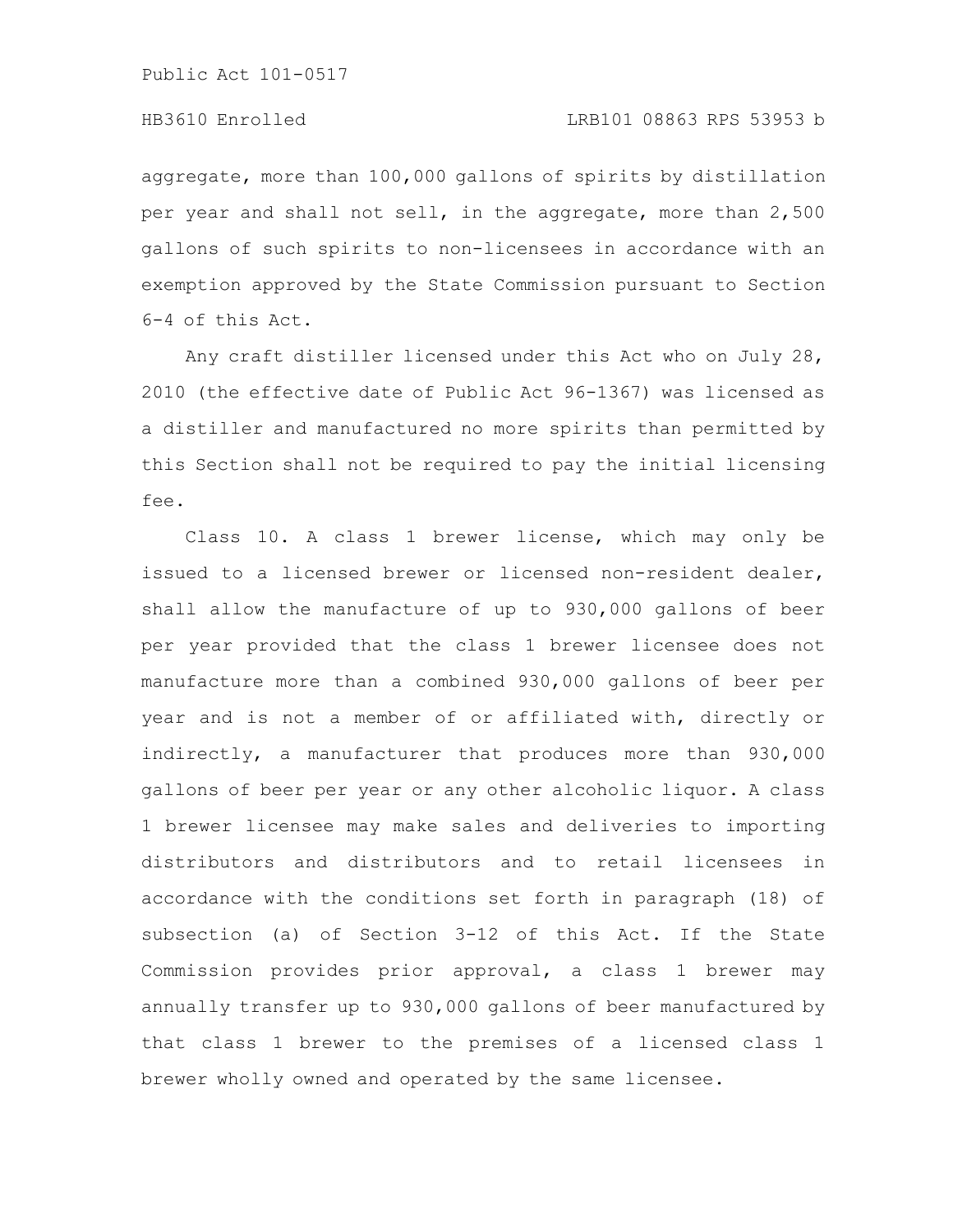# HB3610 Enrolled LRB101 08863 RPS 53953 b

Class 11. A class 2 brewer license, which may only be issued to a licensed brewer or licensed non-resident dealer, shall allow the manufacture of up to 3,720,000 gallons of beer per year provided that the class 2 brewer licensee does not manufacture more than a combined 3,720,000 gallons of beer per year and is not a member of or affiliated with, directly or indirectly, a manufacturer that produces more than 3,720,000 gallons of beer per year or any other alcoholic liquor. A class 2 brewer licensee may make sales and deliveries to importing distributors and distributors, but shall not make sales or deliveries to any other licensee. If the State Commission provides prior approval, a class 2 brewer licensee may annually transfer up to 3,720,000 gallons of beer manufactured by that class 2 brewer licensee to the premises of a licensed class 2 brewer wholly owned and operated by the same licensee.

A class 2 brewer may transfer beer to a brew pub wholly owned and operated by the class 2 brewer subject to the following limitations and restrictions: (i) the transfer shall not annually exceed more than 31,000 gallons; (ii) the annual amount transferred shall reduce the brew pub's annual permitted production limit; (iii) all beer transferred shall be subject to Article VIII of this Act; (iv) a written record shall be maintained by the brewer and brew pub specifying the amount, date of delivery, and receipt of the product by the brew pub; and (v) the brew pub shall be located no farther than 80 miles from the class 2 brewer's licensed location.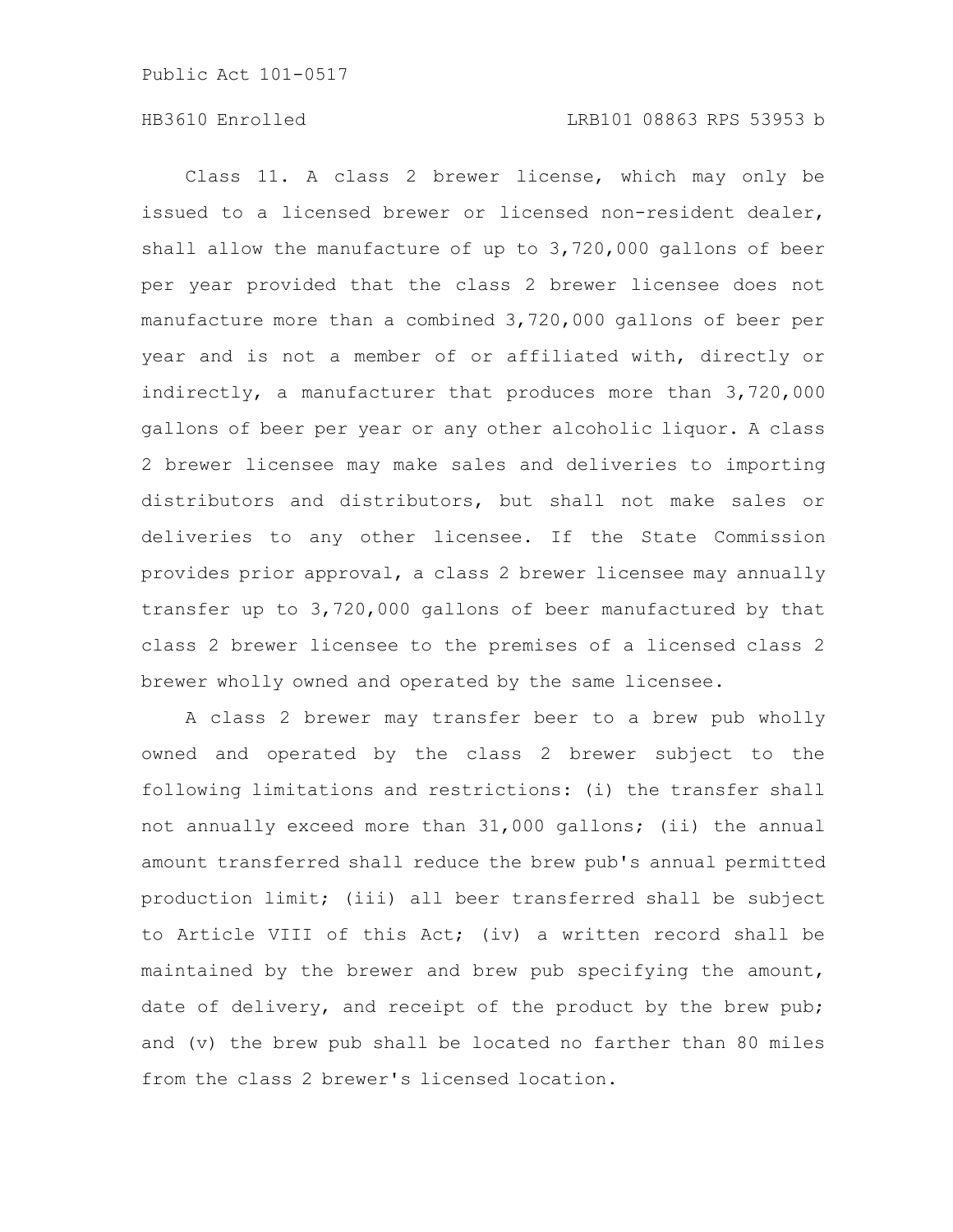# HB3610 Enrolled LRB101 08863 RPS 53953 b

A class 2 brewer shall, prior to transferring beer to a brew pub wholly owned by the class 2 brewer, furnish a written notice to the State Commission of intent to transfer beer setting forth the name and address of the brew pub and shall annually submit to the State Commission a verified report identifying the total gallons of beer transferred to the brew pub wholly owned by the class 2 brewer.

(a-1) A manufacturer which is licensed in this State to make sales or deliveries of alcoholic liquor to licensed distributors or importing distributors and which enlists agents, representatives, or individuals acting on its behalf who contact licensed retailers on a regular and continual basis in this State must register those agents, representatives, or persons acting on its behalf with the State Commission.

Registration of agents, representatives, or persons acting on behalf of a manufacturer is fulfilled by submitting a form to the Commission. The form shall be developed by the Commission and shall include the name and address of the applicant, the name and address of the manufacturer he or she represents, the territory or areas assigned to sell to or discuss pricing terms of alcoholic liquor, and any other questions deemed appropriate and necessary. All statements in the forms required to be made by law or by rule shall be deemed material, and any person who knowingly misstates any material fact under oath in an application is guilty of a Class B misdemeanor. Fraud, misrepresentation, false statements,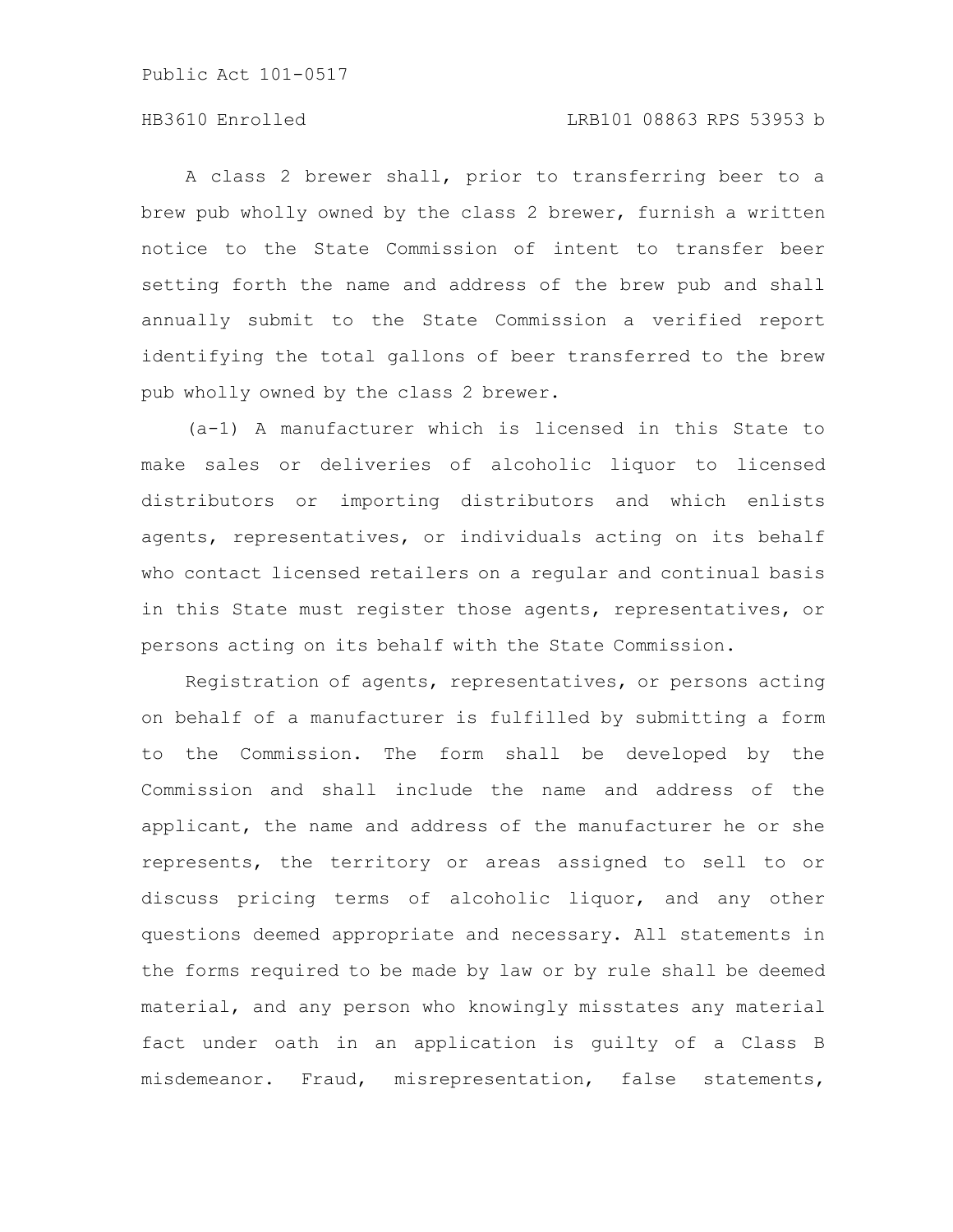# HB3610 Enrolled LRB101 08863 RPS 53953 b

misleading statements, evasions, or suppression of material facts in the securing of a registration are grounds for suspension or revocation of the registration. The State Commission shall post a list of registered agents on the Commission's website.

(b) A distributor's license shall allow the wholesale purchase and storage of alcoholic liquors and sale of alcoholic liquors to licensees in this State and to persons without the State, as may be permitted by law, and the sale of beer, cider, or both beer and cider to brewers, class 1 brewers, and class 2 brewers that, pursuant to subsection (e) of Section 6-4 of this Act, sell beer, cider, or both beer and cider to non-licensees at their breweries. No person licensed as a distributor shall be granted a non-resident dealer's license.

(c) An importing distributor's license may be issued to and held by those only who are duly licensed distributors, upon the filing of an application by a duly licensed distributor, with the Commission and the Commission shall, without the payment of any fee, immediately issue such importing distributor's license to the applicant, which shall allow the importation of alcoholic liquor by the licensee into this State from any point in the United States outside this State, and the purchase of alcoholic liquor in barrels, casks or other bulk containers and the bottling of such alcoholic liquors before resale thereof, but all bottles or containers so filled shall be sealed, labeled, stamped and otherwise made to comply with all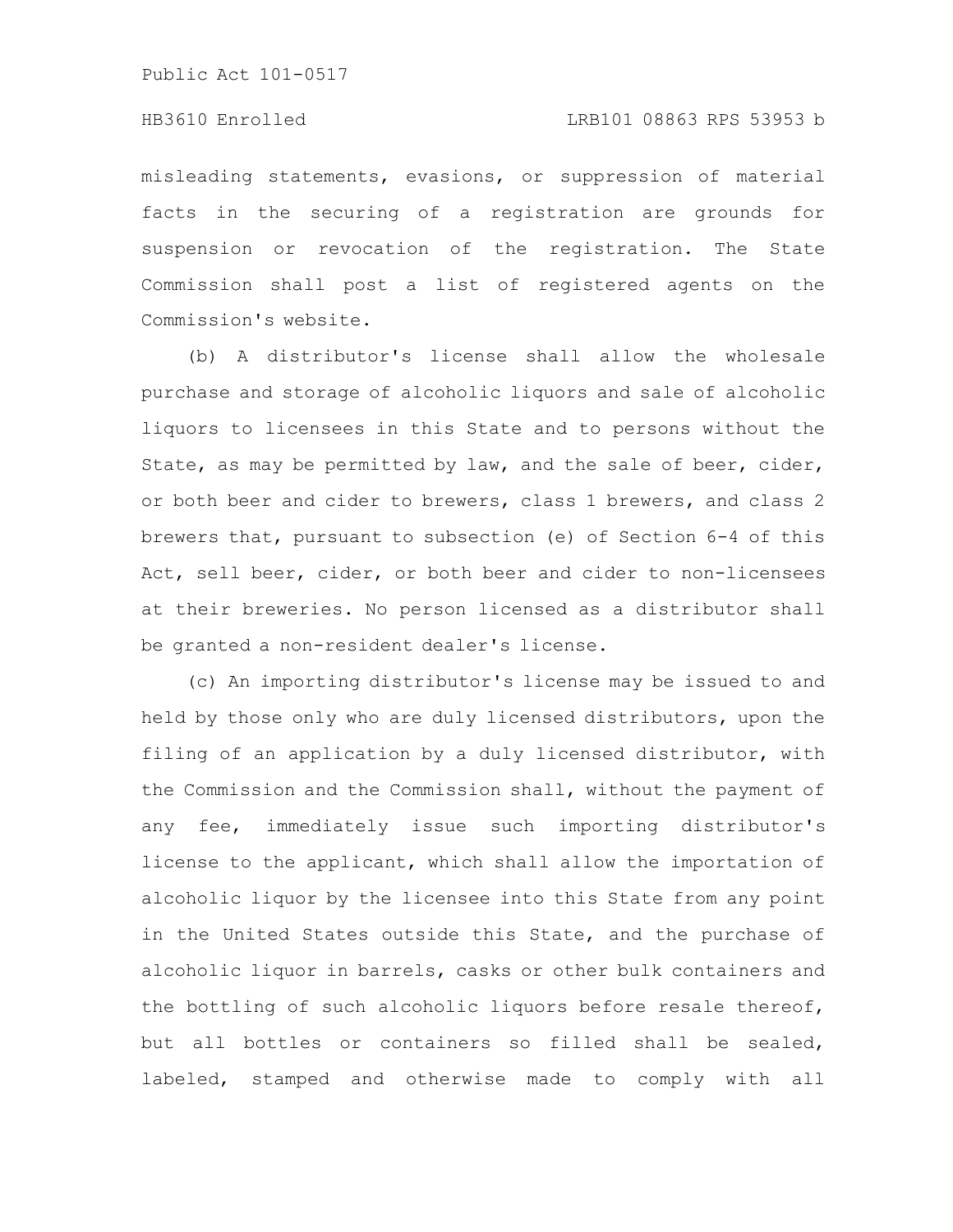# HB3610 Enrolled LRB101 08863 RPS 53953 b

provisions, rules and regulations governing manufacturers in the preparation and bottling of alcoholic liquors. The importing distributor's license shall permit such licensee to purchase alcoholic liquor from Illinois licensed non-resident dealers and foreign importers only. No person licensed as an importing distributor shall be granted a non-resident dealer's license.

(d) A retailer's license shall allow the licensee to sell and offer for sale at retail, only in the premises specified in the license, alcoholic liquor for use or consumption, but not for resale in any form. Nothing in Public Act 95-634 shall deny, limit, remove, or restrict the ability of a holder of a retailer's license to transfer, deliver, or ship alcoholic liquor to the purchaser for use or consumption subject to any applicable local law or ordinance. Any retail license issued to a manufacturer shall only permit the manufacturer to sell beer at retail on the premises actually occupied by the manufacturer. For the purpose of further describing the type of business conducted at a retail licensed premises, a retailer's licensee may be designated by the State Commission as (i) an on premise consumption retailer, (ii) an off premise sale retailer, or (iii) a combined on premise consumption and off premise sale retailer.

Notwithstanding any other provision of this subsection (d), a retail licensee may sell alcoholic liquors to a special event retailer licensee for resale to the extent permitted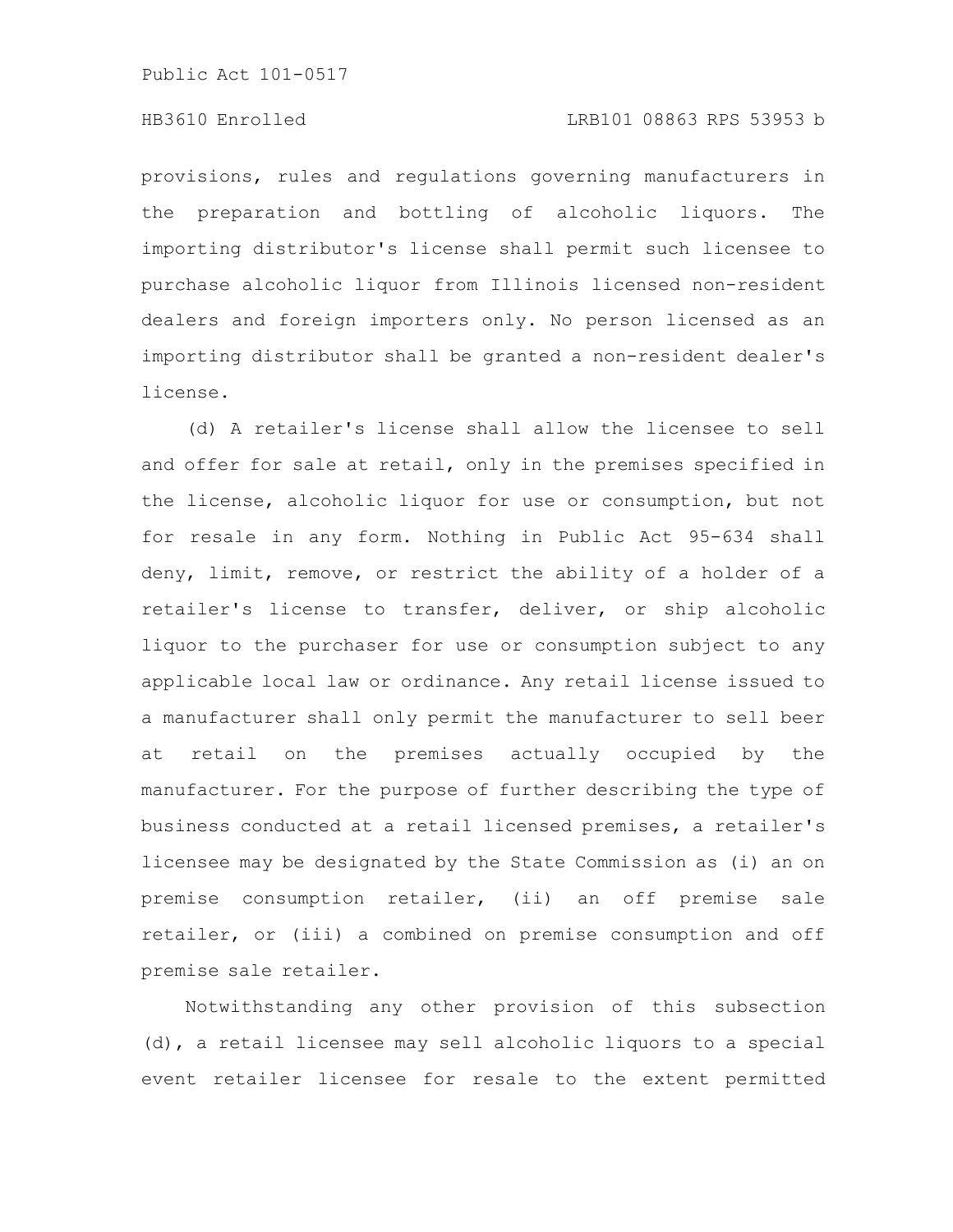under subsection (e).

(e) A special event retailer's license (not-for-profit) shall permit the licensee to purchase alcoholic liquors from an Illinois licensed distributor (unless the licensee purchases less than \$500 of alcoholic liquors for the special event, in which case the licensee may purchase the alcoholic liquors from a licensed retailer) and shall allow the licensee to sell and offer for sale, at retail, alcoholic liquors for use or consumption, but not for resale in any form and only at the location and on the specific dates designated for the special event in the license. An applicant for a special event retailer license must (i) furnish with the application: (A) a resale number issued under Section 2c of the Retailers' Occupation Tax Act or evidence that the applicant is registered under Section 2a of the Retailers' Occupation Tax Act, (B) a current, valid exemption identification number issued under Section 1g of the Retailers' Occupation Tax Act, and a certification to the Commission that the purchase of alcoholic liquors will be a tax-exempt purchase, or (C) a statement that the applicant is not registered under Section 2a of the Retailers' Occupation Tax Act, does not hold a resale number under Section 2c of the Retailers' Occupation Tax Act, and does not hold an exemption number under Section 1g of the Retailers' Occupation Tax Act, in which event the Commission shall set forth on the special event retailer's license a statement to that effect; (ii) submit with the application proof satisfactory to the State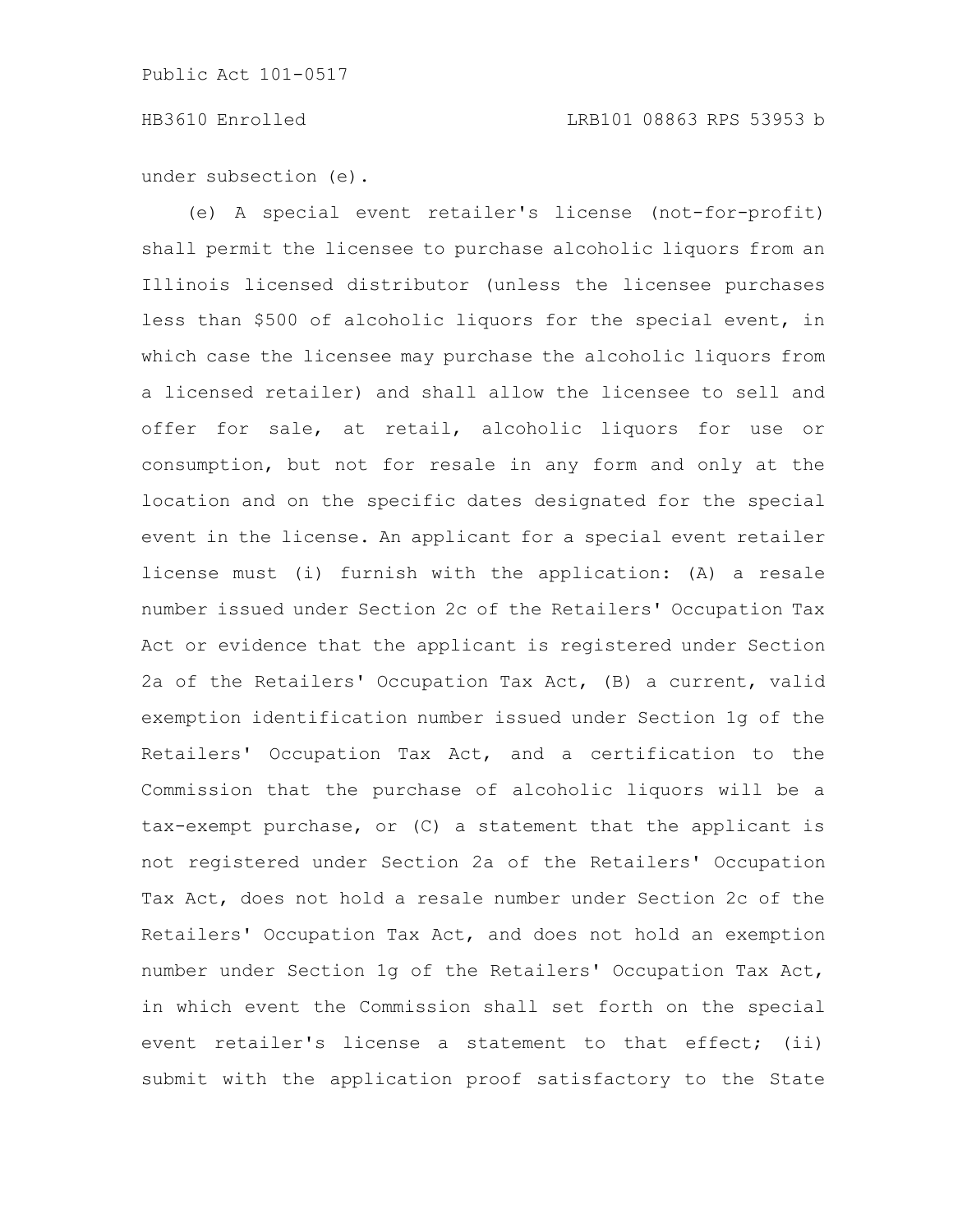Commission that the applicant will provide dram shop liability insurance in the maximum limits; and (iii) show proof satisfactory to the State Commission that the applicant has obtained local authority approval.

Nothing in this Act prohibits an Illinois licensed distributor from offering credit or a refund for unused, salable alcoholic liquors to a holder of a special event retailer's license or from the special event retailer's licensee from accepting the credit or refund of alcoholic liquors at the conclusion of the event specified in the license.

(f) A railroad license shall permit the licensee to import alcoholic liquors into this State from any point in the United States outside this State and to store such alcoholic liquors in this State; to make wholesale purchases of alcoholic liquors directly from manufacturers, foreign importers, distributors and importing distributors from within or outside this State; and to store such alcoholic liquors in this State; provided that the above powers may be exercised only in connection with the importation, purchase or storage of alcoholic liquors to be sold or dispensed on a club, buffet, lounge or dining car operated on an electric, gas or steam railway in this State; and provided further, that railroad licensees exercising the above powers shall be subject to all provisions of Article VIII of this Act as applied to importing distributors. A railroad license shall also permit the licensee to sell or dispense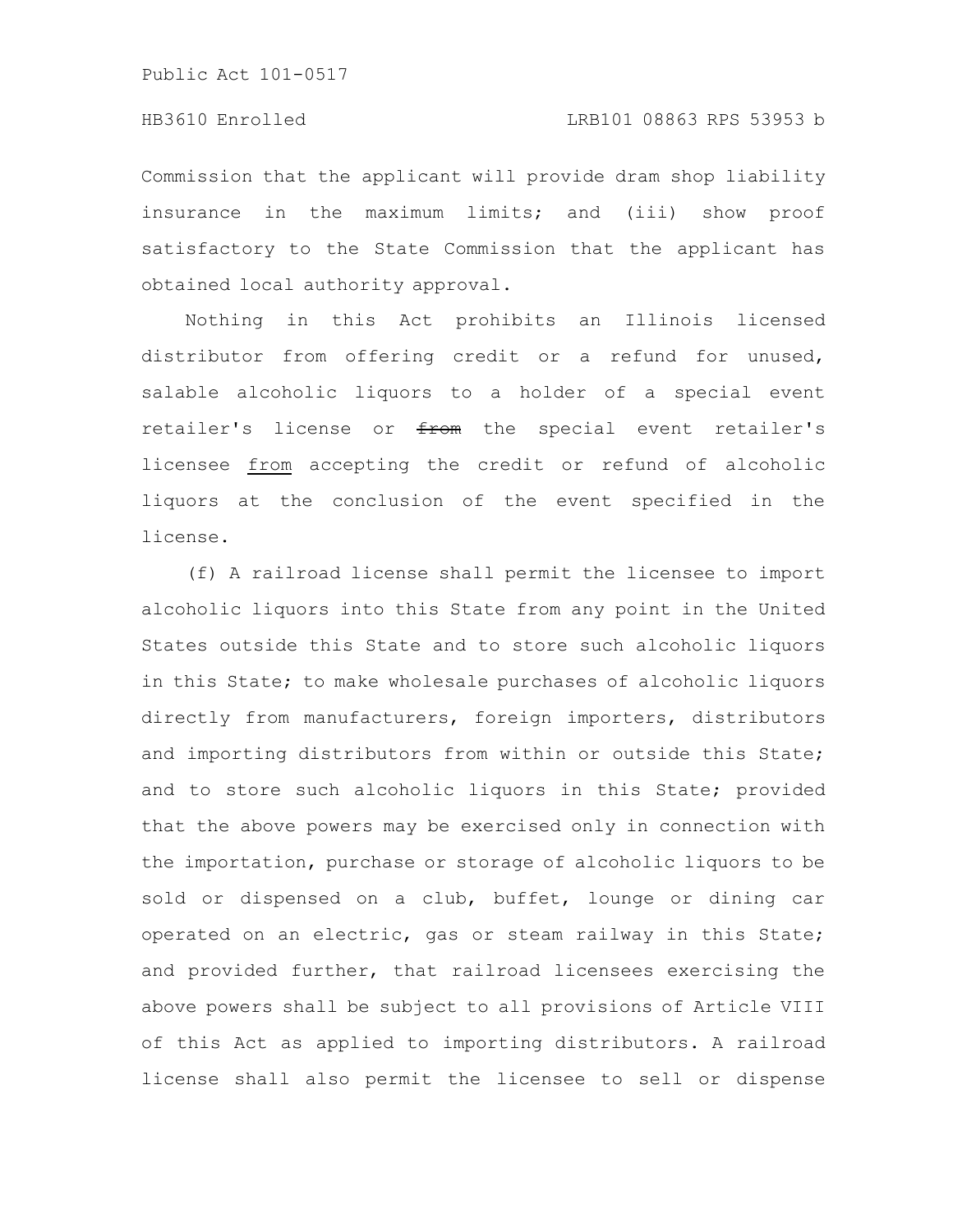### HB3610 Enrolled LRB101 08863 RPS 53953 b

alcoholic liquors on any club, buffet, lounge or dining car operated on an electric, gas or steam railway regularly operated by a common carrier in this State, but shall not permit the sale for resale of any alcoholic liquors to any licensee within this State. A license shall be obtained for each car in which such sales are made.

(g) A boat license shall allow the sale of alcoholic liquor in individual drinks, on any passenger boat regularly operated as a common carrier on navigable waters in this State or on any riverboat operated under the Riverboat Gambling Act, which boat or riverboat maintains a public dining room or restaurant thereon.

(h) A non-beverage user's license shall allow the licensee to purchase alcoholic liquor from a licensed manufacturer or importing distributor, without the imposition of any tax upon the business of such licensed manufacturer or importing distributor as to such alcoholic liquor to be used by such licensee solely for the non-beverage purposes set forth in subsection (a) of Section 8-1 of this Act, and such licenses shall be divided and classified and shall permit the purchase, possession and use of limited and stated quantities of alcoholic liquor as follows:

Class 1, not to exceed .......................... 500 gallons Class 2, not to exceed ........................ 1,000 gallons Class 3, not to exceed ........................ 5,000 gallons Class 4, not to exceed ...................... 10,000 gallons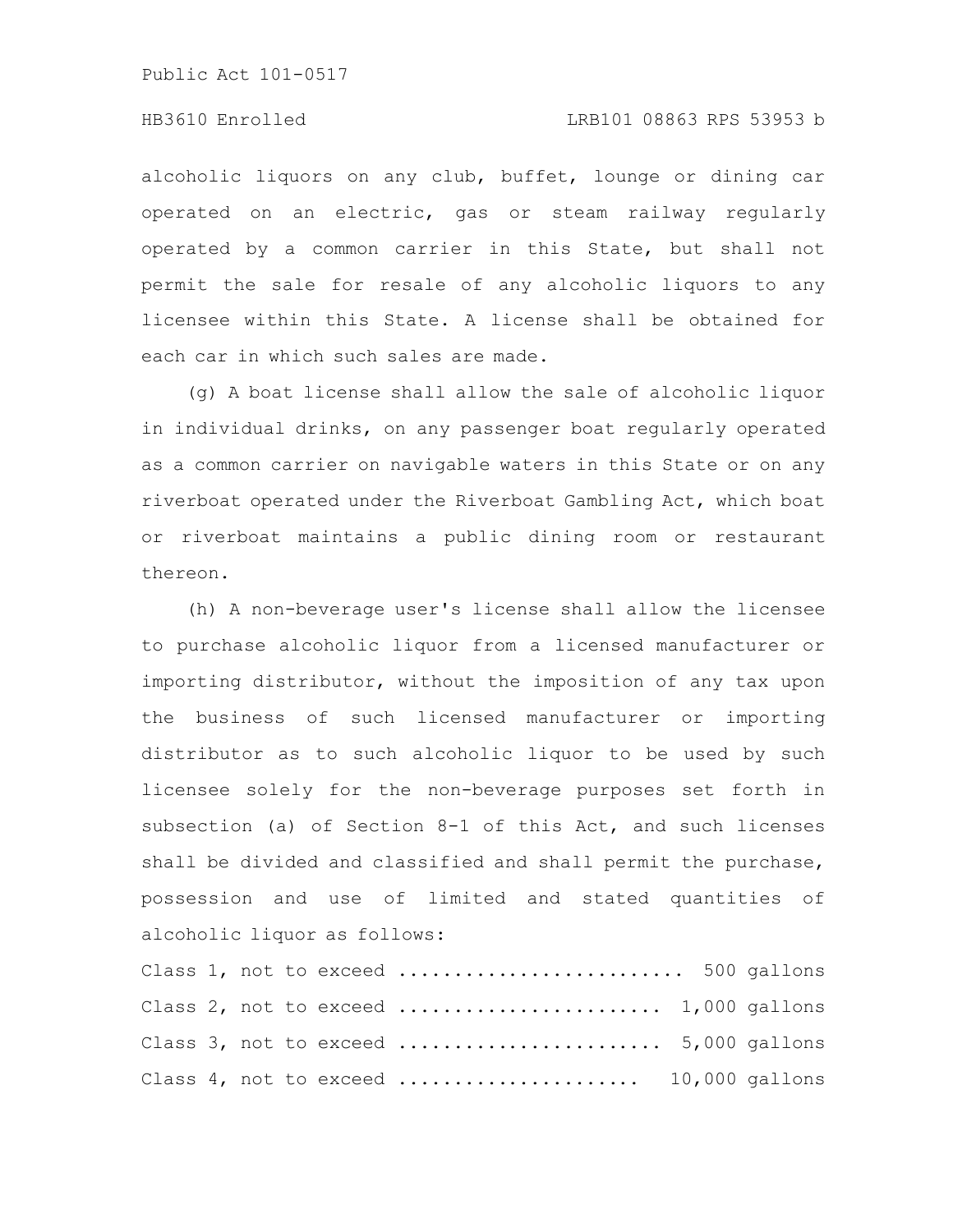Class 5, not to exceed ...................... 50,000 gallons

(i) A wine-maker's premises license shall allow a licensee that concurrently holds a first-class wine-maker's license to sell and offer for sale at retail in the premises specified in such license not more than 50,000 gallons of the first-class wine-maker's wine that is made at the first-class wine-maker's licensed premises per year for use or consumption, but not for resale in any form. A wine-maker's premises license shall allow a licensee who concurrently holds a second-class wine-maker's license to sell and offer for sale at retail in the premises specified in such license up to 100,000 gallons of the second-class wine-maker's wine that is made at the second-class wine-maker's licensed premises per year for use or consumption but not for resale in any form. A wine-maker's premises license shall allow a licensee that concurrently holds a first-class wine-maker's license or a second-class wine-maker's license to sell and offer for sale at retail at the premises specified in the wine-maker's premises license, for use or consumption but not for resale in any form, any beer, wine, and spirits purchased from a licensed distributor. Upon approval from the State Commission, a wine-maker's premises license shall allow the licensee to sell and offer for sale at (i) the wine-maker's licensed premises and (ii) at up to 2 additional locations for use and consumption and not for resale. Each location shall require additional licensing per location as specified in Section 5-3 of this Act. A wine-maker's premises licensee shall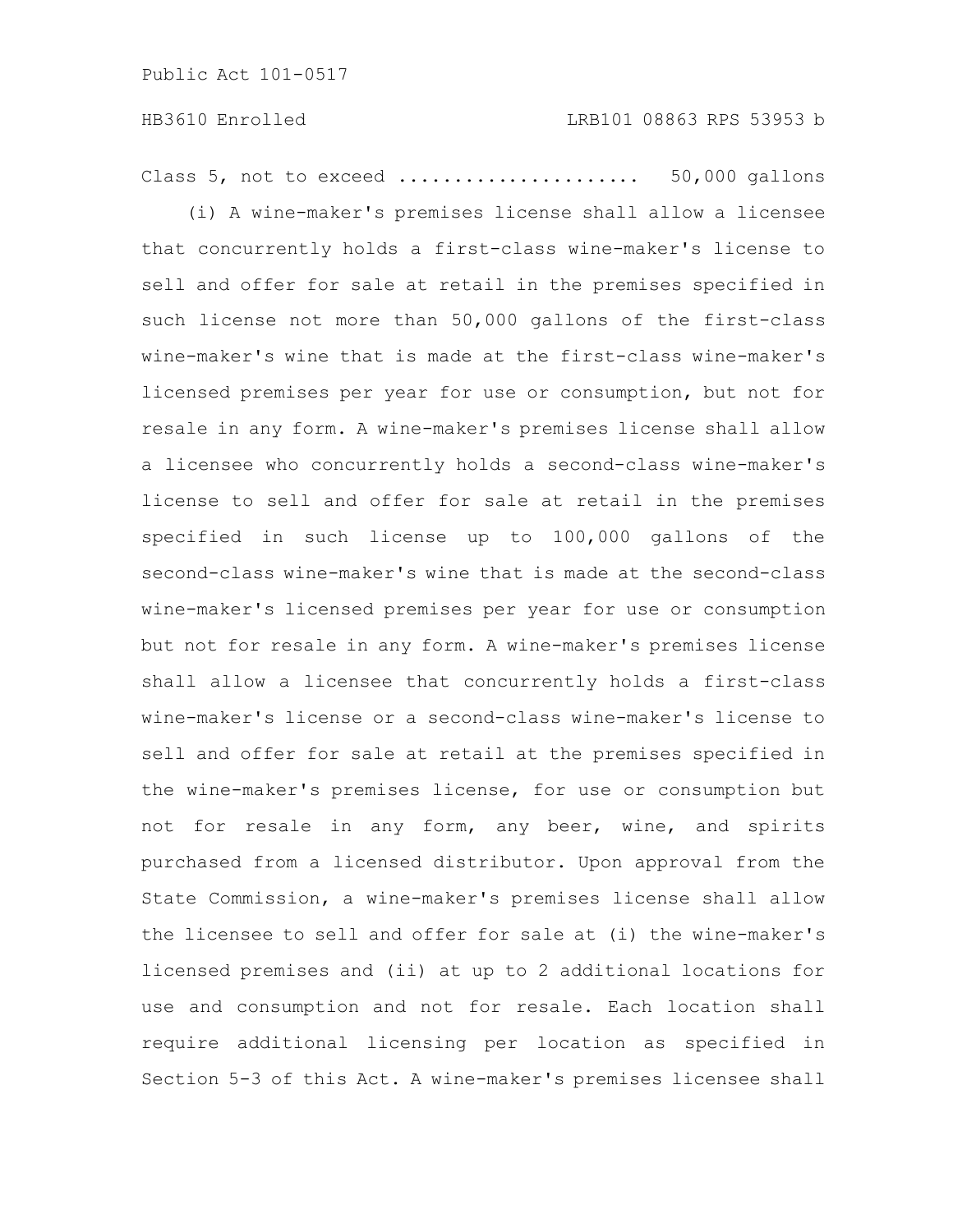secure liquor liability insurance coverage in an amount at least equal to the maximum liability amounts set forth in subsection (a) of Section 6-21 of this Act.

(j) An airplane license shall permit the licensee to import alcoholic liquors into this State from any point in the United States outside this State and to store such alcoholic liquors in this State; to make wholesale purchases of alcoholic liquors directly from manufacturers, foreign importers, distributors and importing distributors from within or outside this State; and to store such alcoholic liquors in this State; provided that the above powers may be exercised only in connection with the importation, purchase or storage of alcoholic liquors to be sold or dispensed on an airplane; and provided further, that airplane licensees exercising the above powers shall be subject to all provisions of Article VIII of this Act as applied to importing distributors. An airplane licensee shall also permit the sale or dispensing of alcoholic liquors on any passenger airplane regularly operated by a common carrier in this State, but shall not permit the sale for resale of any alcoholic liquors to any licensee within this State. A single airplane license shall be required of an airline company if liquor service is provided on board aircraft in this State. The annual fee for such license shall be as determined in Section 5-3.

(k) A foreign importer's license shall permit such licensee to purchase alcoholic liquor from Illinois licensed non-resident dealers only, and to import alcoholic liquor other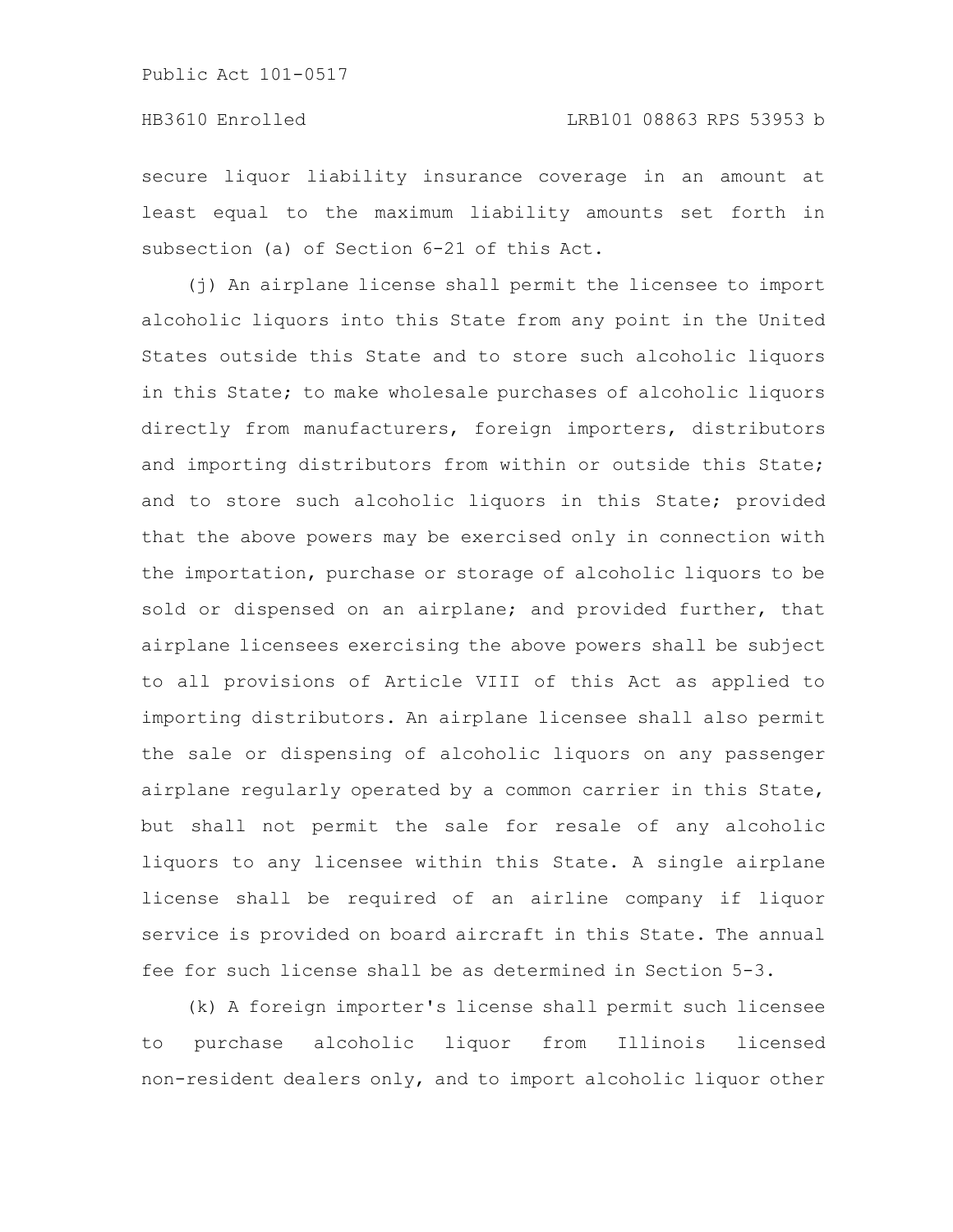than in bulk from any point outside the United States and to sell such alcoholic liquor to Illinois licensed importing distributors and to no one else in Illinois; provided that (i) the foreign importer registers with the State Commission every brand of alcoholic liquor that it proposes to sell to Illinois licensees during the license period, (ii) the foreign importer complies with all of the provisions of Section 6-9 of this Act with respect to registration of such Illinois licensees as may be granted the right to sell such brands at wholesale, and (iii) the foreign importer complies with the provisions of Sections 6-5 and 6-6 of this Act to the same extent that these provisions apply to manufacturers.

(l) (i) A broker's license shall be required of all persons who solicit orders for, offer to sell or offer to supply alcoholic liquor to retailers in the State of Illinois, or who offer to retailers to ship or cause to be shipped or to make contact with distillers, rectifiers, brewers or manufacturers or any other party within or without the State of Illinois in order that alcoholic liquors be shipped to a distributor, importing distributor or foreign importer, whether such solicitation or offer is consummated within or without the State of Illinois.

No holder of a retailer's license issued by the Illinois Liquor Control Commission shall purchase or receive any alcoholic liquor, the order for which was solicited or offered for sale to such retailer by a broker unless the broker is the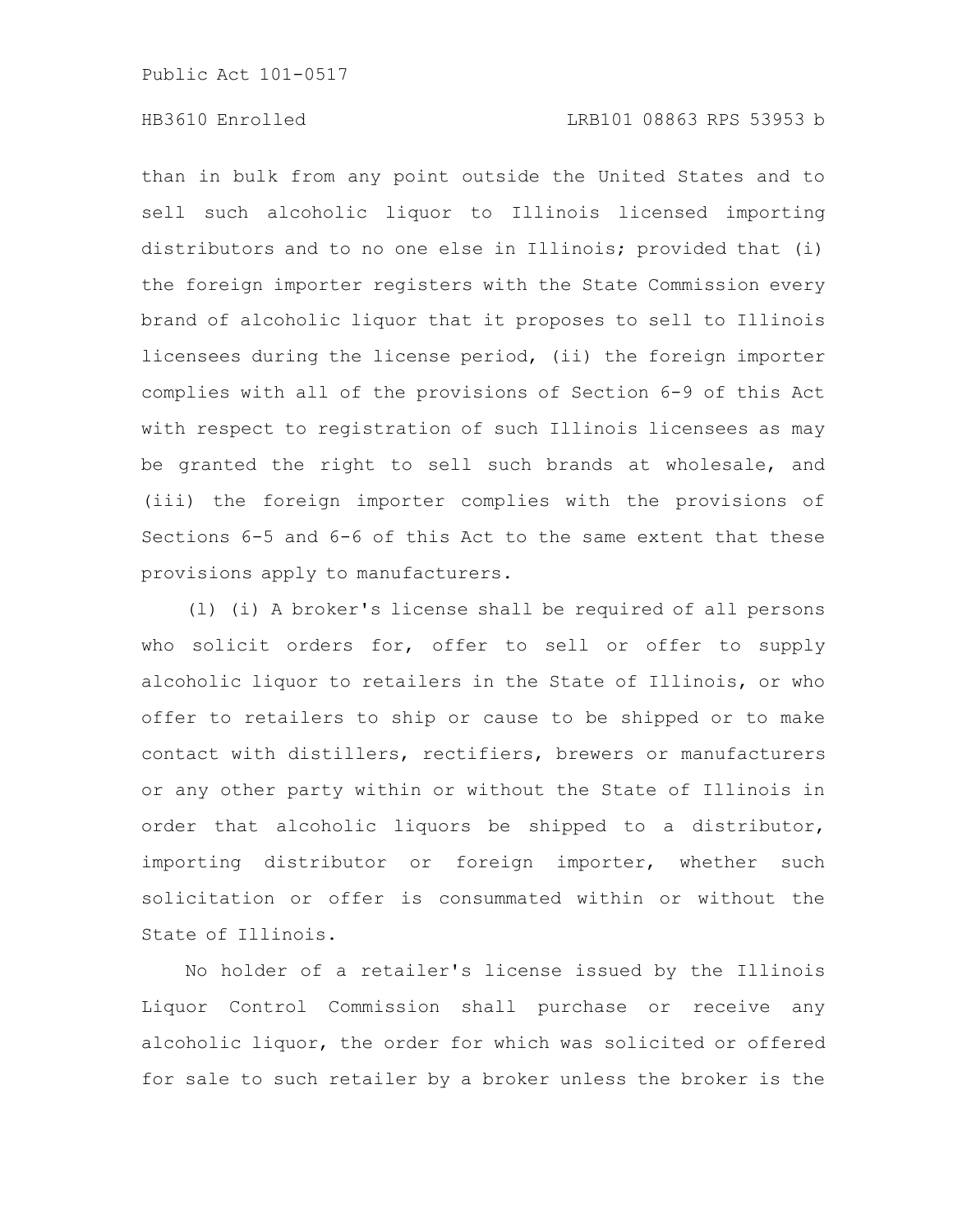holder of a valid broker's license.

The broker shall, upon the acceptance by a retailer of the broker's solicitation of an order or offer to sell or supply or deliver or have delivered alcoholic liquors, promptly forward to the Illinois Liquor Control Commission a notification of said transaction in such form as the Commission may by regulations prescribe.

(ii) A broker's license shall be required of a person within this State, other than a retail licensee, who, for a fee or commission, promotes, solicits, or accepts orders for alcoholic liquor, for use or consumption and not for resale, to be shipped from this State and delivered to residents outside of this State by an express company, common carrier, or contract carrier. This Section does not apply to any person who promotes, solicits, or accepts orders for wine as specifically authorized in Section 6-29 of this Act.

A broker's license under this subsection (l) shall not entitle the holder to buy or sell any alcoholic liquors for his own account or to take or deliver title to such alcoholic liquors.

This subsection (l) shall not apply to distributors, employees of distributors, or employees of a manufacturer who has registered the trademark, brand or name of the alcoholic liquor pursuant to Section 6-9 of this Act, and who regularly sells such alcoholic liquor in the State of Illinois only to its registrants thereunder.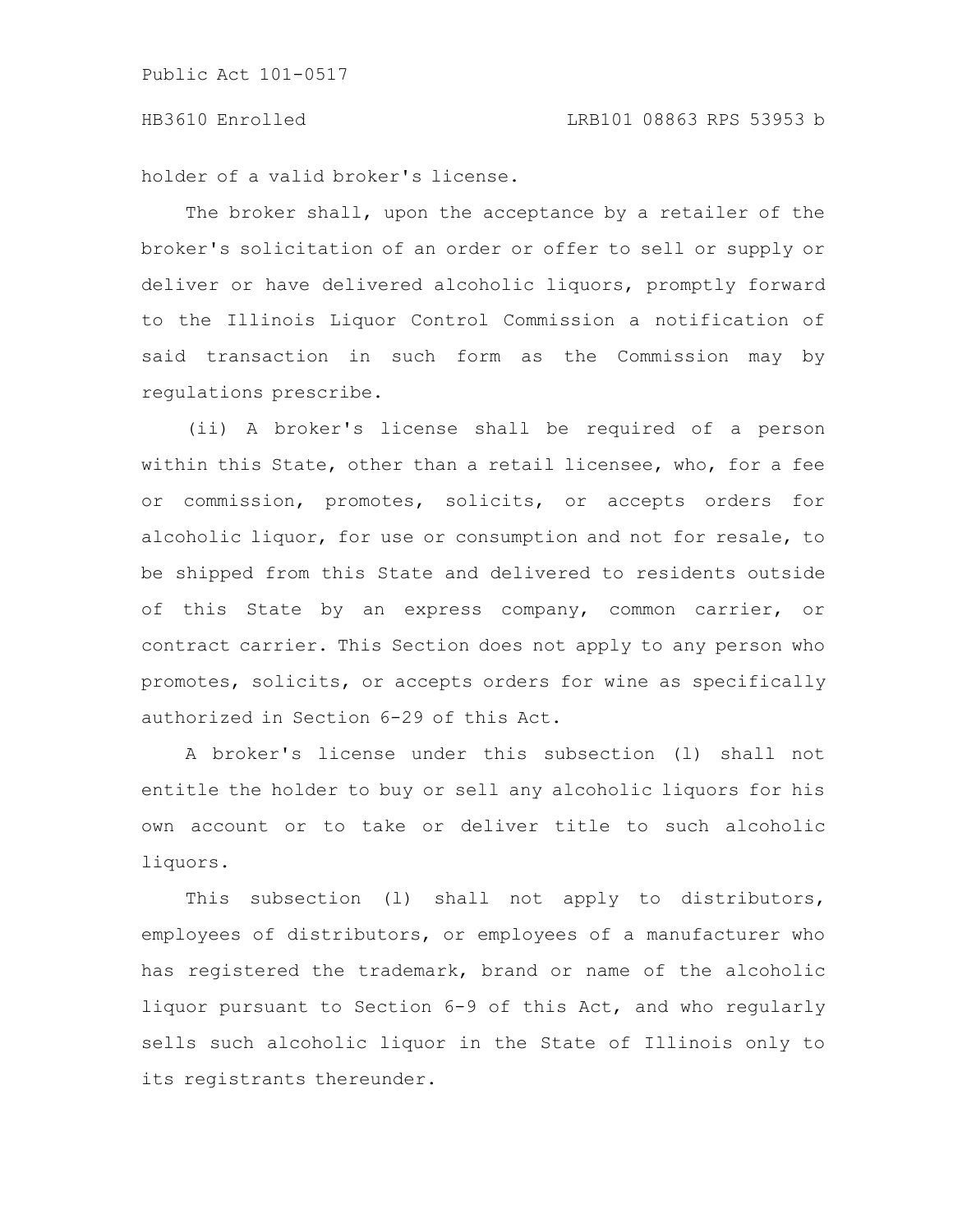Any agent, representative, or person subject to registration pursuant to subsection (a-1) of this Section shall not be eligible to receive a broker's license.

(m) A non-resident dealer's license shall permit such licensee to ship into and warehouse alcoholic liquor into this State from any point outside of this State, and to sell such alcoholic liquor to Illinois licensed foreign importers and importing distributors and to no one else in this State; provided that (i) said non-resident dealer shall register with the Illinois Liquor Control Commission each and every brand of alcoholic liquor which it proposes to sell to Illinois licensees during the license period, (ii) it shall comply with all of the provisions of Section 6-9 hereof with respect to registration of such Illinois licensees as may be granted the right to sell such brands at wholesale by duly filing such registration statement, thereby authorizing the non-resident dealer to proceed to sell such brands at wholesale, and (iii) the non-resident dealer shall comply with the provisions of Sections 6-5 and 6-6 of this Act to the same extent that these provisions apply to manufacturers. No person licensed as a non-resident dealer shall be granted a distributor's or importing distributor's license.

(n) A brew pub license shall allow the licensee to only (i) manufacture up to 155,000 gallons of beer per year only on the premises specified in the license, (ii) make sales of the beer manufactured on the premises or, with the approval of the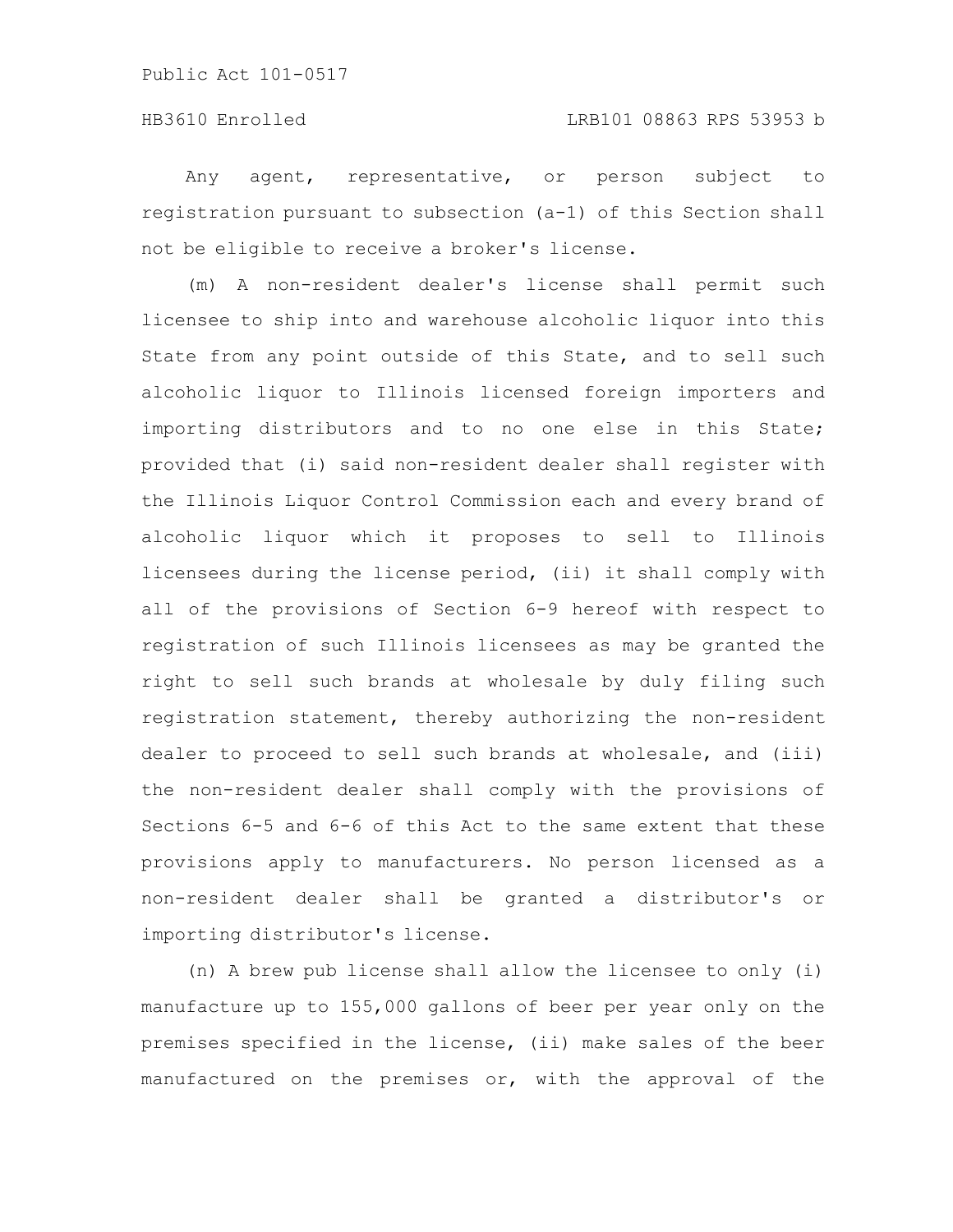Commission, beer manufactured on another brew pub licensed premises that is wholly owned and operated by the same licensee to importing distributors, distributors, and to non-licensees for use and consumption, (iii) store the beer upon the premises, (iv) sell and offer for sale at retail from the licensed premises for off-premises consumption no more than 155,000 gallons per year so long as such sales are only made in-person, (v) sell and offer for sale at retail for use and consumption on the premises specified in the license any form of alcoholic liquor purchased from a licensed distributor or importing distributor, and (vi) with the prior approval of the Commission, annually transfer no more than 155,000 gallons of beer manufactured on the premises to a licensed brew pub wholly owned and operated by the same licensee, and (vii) notwithstanding item (i) of this subsection, brew pubs wholly owned and operated by the same licensee may combine each location's production limit of 155,000 gallons of beer per year and allocate the aggregate total between the wholly owned, operated, and licensed locations.

A brew pub licensee shall not under any circumstance sell or offer for sale beer manufactured by the brew pub licensee to retail licensees.

A person who holds a class 2 brewer license may simultaneously hold a brew pub license if the class 2 brewer (i) does not, under any circumstance, sell or offer for sale beer manufactured by the class 2 brewer to retail licensees;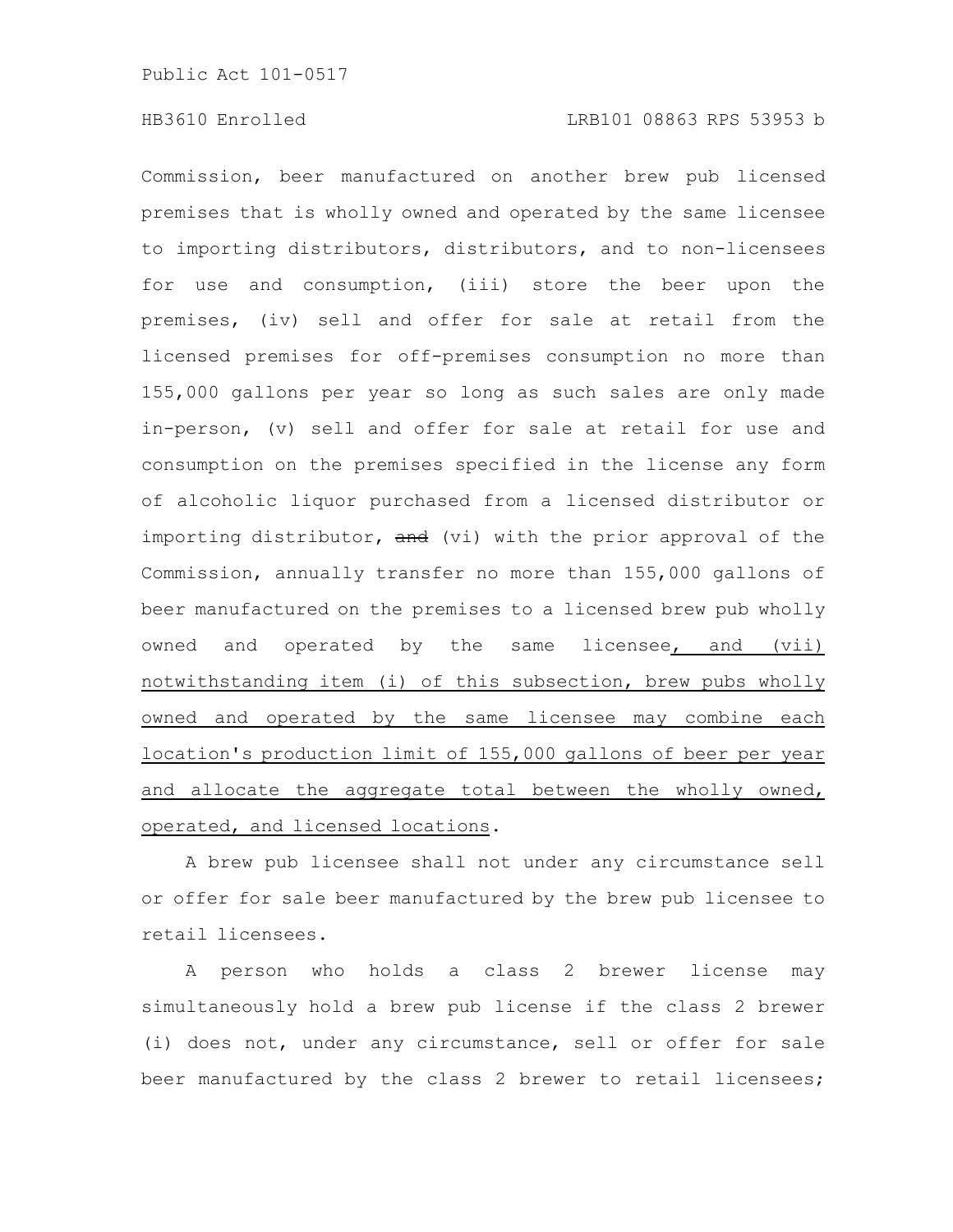# HB3610 Enrolled LRB101 08863 RPS 53953 b

(ii) does not hold more than 3 brew pub licenses in this State; (iii) does not manufacture more than a combined 3,720,000 gallons of beer per year, including the beer manufactured at the brew pub; and (iv) is not a member of or affiliated with, directly or indirectly, a manufacturer that produces more than 3,720,000 gallons of beer per year or any other alcoholic liquor.

Notwithstanding any other provision of this Act, a licensed brewer, class 2 brewer, or non-resident dealer who before July 1, 2015 manufactured less than 3,720,000 gallons of beer per year and held a brew pub license on or before July 1, 2015 may (i) continue to qualify for and hold that brew pub license for the licensed premises and (ii) manufacture more than 3,720,000 gallons of beer per year and continue to qualify for and hold that brew pub license if that brewer, class 2 brewer, or non-resident dealer does not simultaneously hold a class 1 brewer license and is not a member of or affiliated with, directly or indirectly, a manufacturer that produces more than 3,720,000 gallons of beer per year or that produces any other alcoholic liquor.

(o) A caterer retailer license shall allow the holder to serve alcoholic liquors as an incidental part of a food service that serves prepared meals which excludes the serving of snacks as the primary meal, either on or off-site whether licensed or unlicensed.

(p) An auction liquor license shall allow the licensee to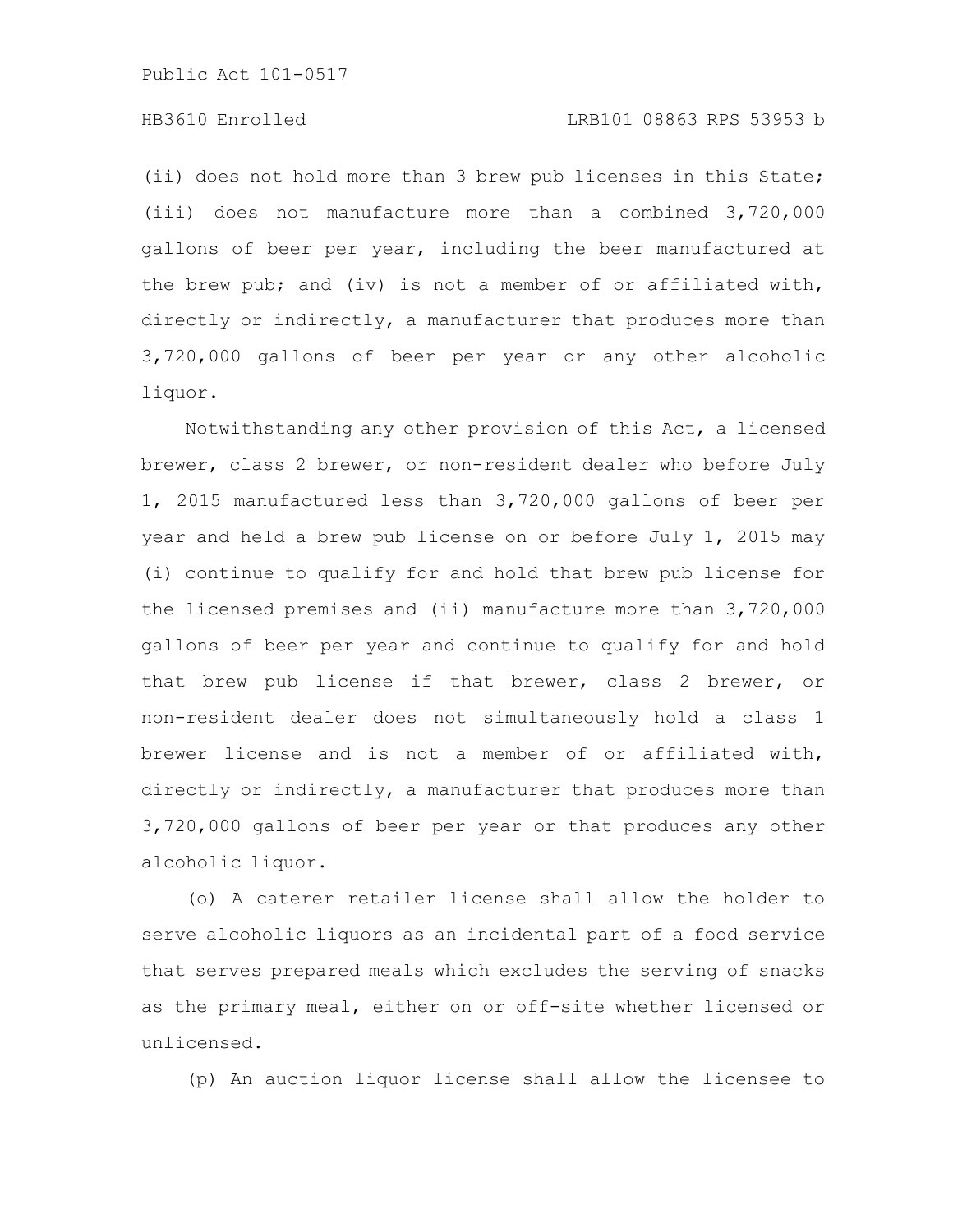sell and offer for sale at auction wine and spirits for use or consumption, or for resale by an Illinois liquor licensee in accordance with provisions of this Act. An auction liquor license will be issued to a person and it will permit the auction liquor licensee to hold the auction anywhere in the State. An auction liquor license must be obtained for each auction at least 14 days in advance of the auction date.

(q) A special use permit license shall allow an Illinois licensed retailer to transfer a portion of its alcoholic liquor inventory from its retail licensed premises to the premises specified in the license hereby created, and to sell or offer for sale at retail, only in the premises specified in the license hereby created, the transferred alcoholic liquor for use or consumption, but not for resale in any form. A special use permit license may be granted for the following time periods: one day or less; 2 or more days to a maximum of 15 days per location in any 12-month period. An applicant for the special use permit license must also submit with the application proof satisfactory to the State Commission that the applicant will provide dram shop liability insurance to the maximum limits and have local authority approval.

(r) A winery shipper's license shall allow a person with a first-class or second-class wine manufacturer's license, a first-class or second-class wine-maker's license, or a limited wine manufacturer's license or who is licensed to make wine under the laws of another state to ship wine made by that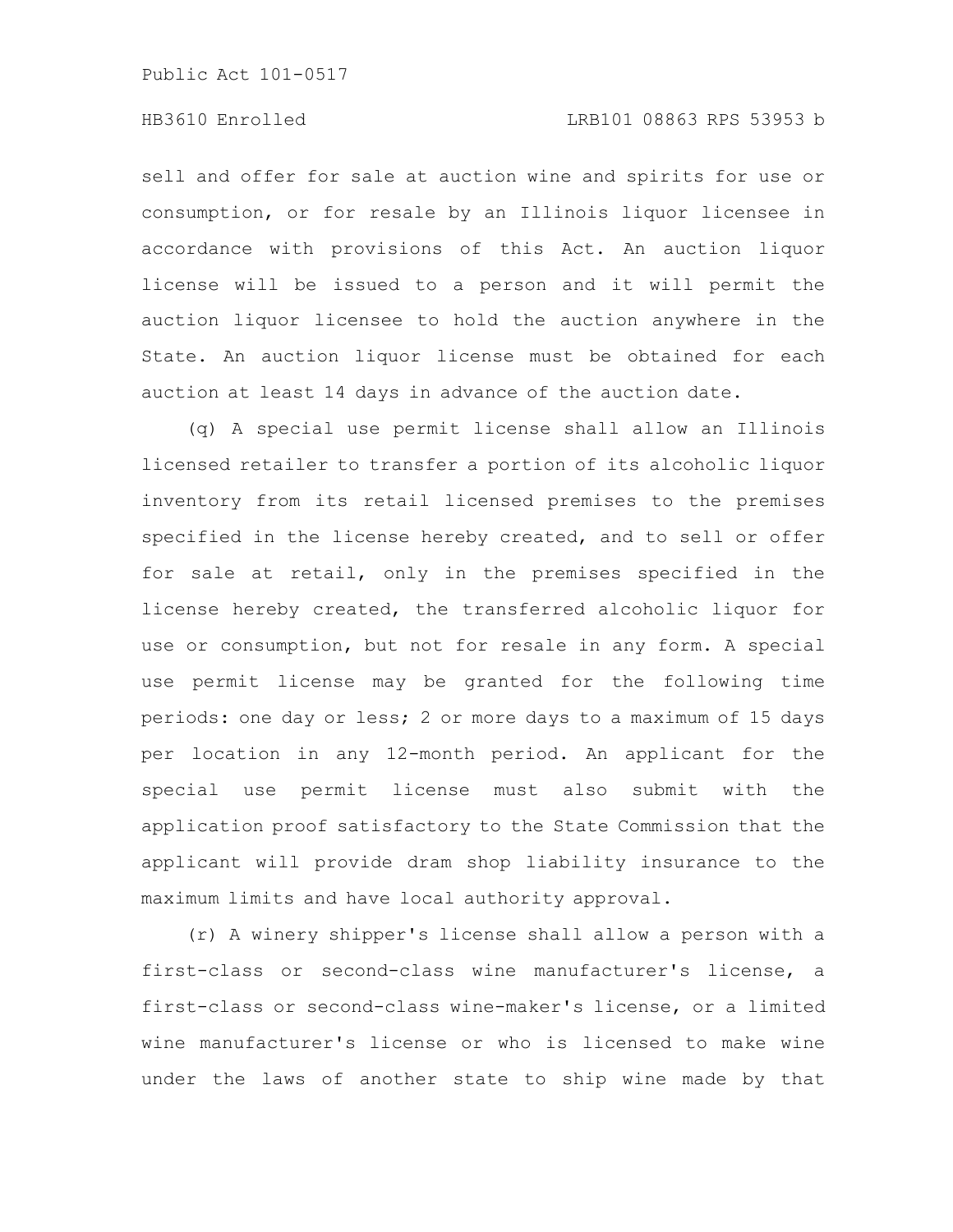licensee directly to a resident of this State who is 21 years of age or older for that resident's personal use and not for resale. Prior to receiving a winery shipper's license, an applicant for the license must provide the Commission with a true copy of its current license in any state in which it is licensed as a manufacturer of wine. An applicant for a winery shipper's license must also complete an application form that provides any other information the Commission deems necessary. The application form shall include all addresses from which the applicant for a winery shipper's license intends to ship wine, including the name and address of any third party, except for a common carrier, authorized to ship wine on behalf of the manufacturer. The application form shall include an acknowledgement consenting to the jurisdiction of the Commission, the Illinois Department of Revenue, and the courts of this State concerning the enforcement of this Act and any related laws, rules, and regulations, including authorizing the Department of Revenue and the Commission to conduct audits for the purpose of ensuring compliance with Public Act 95-634, and an acknowledgement that the wine manufacturer is in compliance with Section 6-2 of this Act. Any third party, except for a common carrier, authorized to ship wine on behalf of a first-class or second-class wine manufacturer's licensee, a first-class or second-class wine-maker's licensee, a limited wine manufacturer's licensee, or a person who is licensed to make wine under the laws of another state shall also be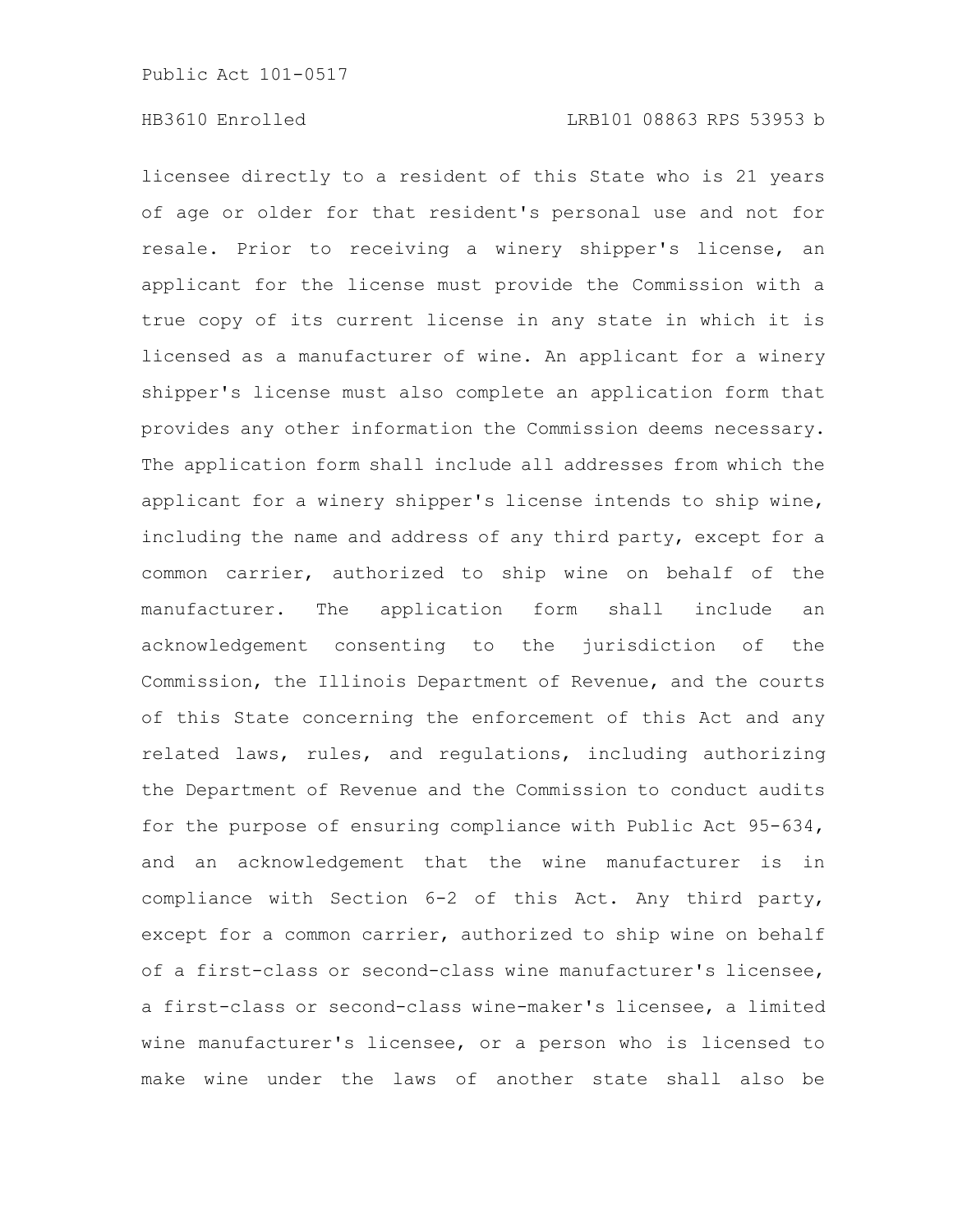# HB3610 Enrolled LRB101 08863 RPS 53953 b

disclosed by the winery shipper's licensee, and a copy of the written appointment of the third-party wine provider, except for a common carrier, to the wine manufacturer shall be filed with the State Commission as a supplement to the winery shipper's license application or any renewal thereof. The winery shipper's license holder shall affirm under penalty of perjury, as part of the winery shipper's license application or renewal, that he or she only ships wine, either directly or indirectly through a third-party provider, from the licensee's own production.

Except for a common carrier, a third-party provider shipping wine on behalf of a winery shipper's license holder is the agent of the winery shipper's license holder and, as such, a winery shipper's license holder is responsible for the acts and omissions of the third-party provider acting on behalf of the license holder. A third-party provider, except for a common carrier, that engages in shipping wine into Illinois on behalf of a winery shipper's license holder shall consent to the jurisdiction of the State Commission and the State. Any third-party, except for a common carrier, holding such an appointment shall, by February 1 of each calendar year and upon request by the State Commission or the Department of Revenue, file with the State Commission a statement detailing each shipment made to an Illinois resident. The statement shall include the name and address of the third-party provider filing the statement, the time period covered by the statement, and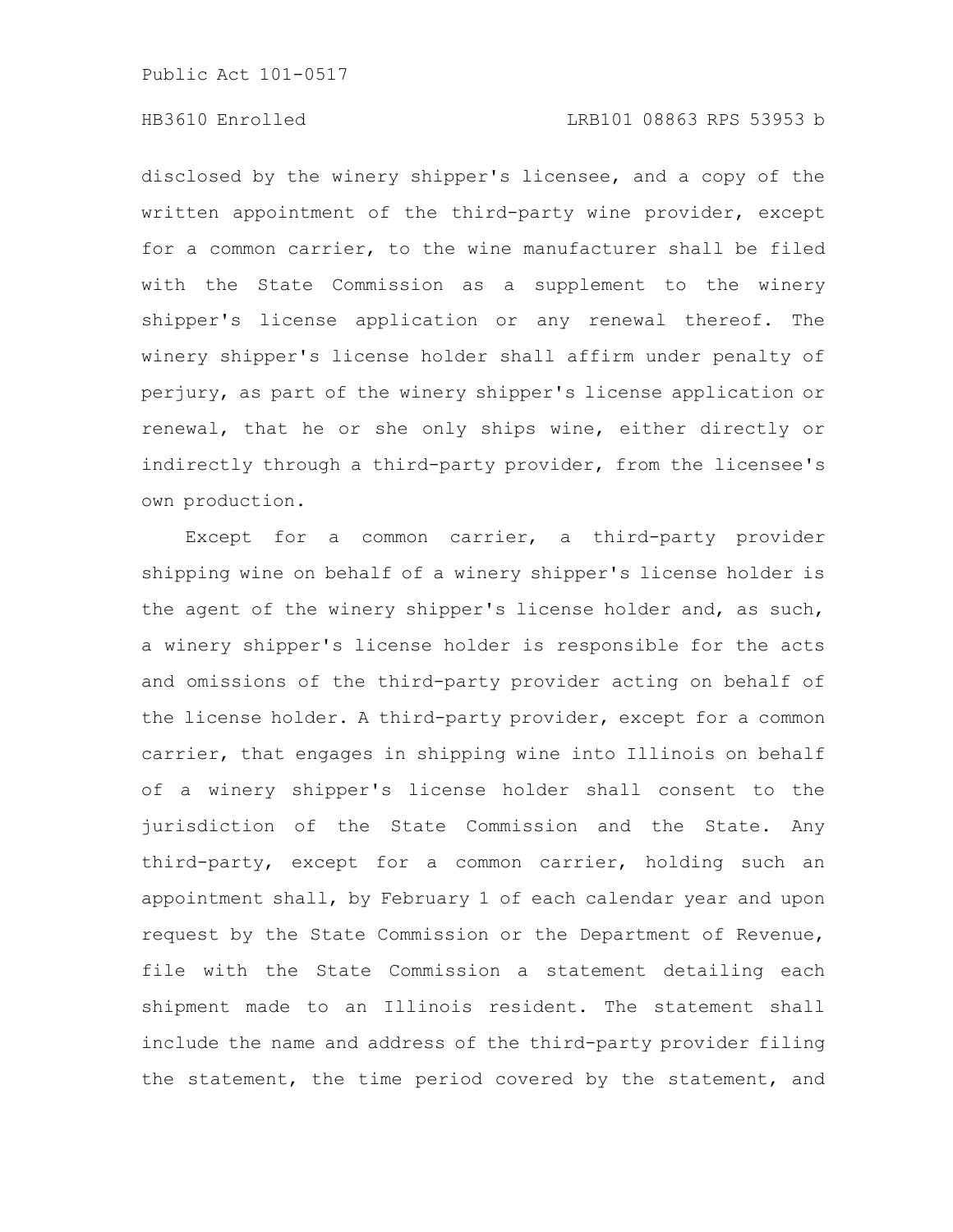the following information:

(1) the name, address, and license number of the winery shipper on whose behalf the shipment was made;

(2) the quantity of the products delivered; and

(3) the date and address of the shipment.

If the Department of Revenue or the State Commission requests a statement under this paragraph, the third-party provider must provide that statement no later than 30 days after the request is made. Any books, records, supporting papers, and documents containing information and data relating to a statement under this paragraph shall be kept and preserved for a period of 3 years, unless their destruction sooner is authorized, in writing, by the Director of Revenue, and shall be open and available to inspection by the Director of Revenue or the State Commission or any duly authorized officer, agent, or employee of the State Commission or the Department of Revenue, at all times during business hours of the day. Any person who violates any provision of this paragraph or any rule of the State Commission for the administration and enforcement of the provisions of this paragraph is guilty of a Class C misdemeanor. In case of a continuing violation, each day's continuance thereof shall be a separate and distinct offense.

The State Commission shall adopt rules as soon as practicable to implement the requirements of Public Act 99-904 and shall adopt rules prohibiting any such third-party appointment of a third-party provider, except for a common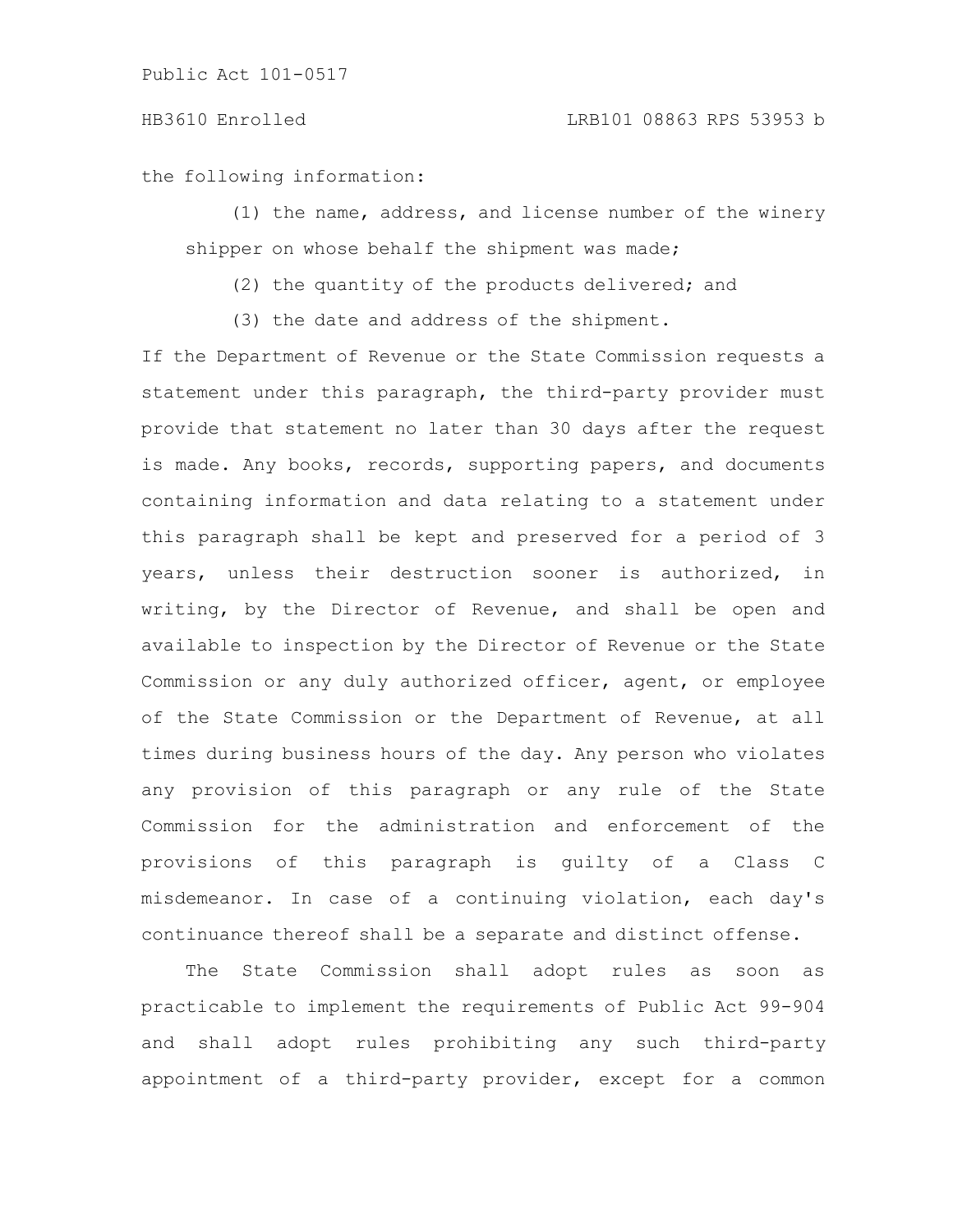carrier, that has been deemed by the State Commission to have violated the provisions of this Act with regard to any winery shipper licensee.

A winery shipper licensee must pay to the Department of Revenue the State liquor gallonage tax under Section 8-1 for all wine that is sold by the licensee and shipped to a person in this State. For the purposes of Section 8-1, a winery shipper licensee shall be taxed in the same manner as a manufacturer of wine. A licensee who is not otherwise required to register under the Retailers' Occupation Tax Act must register under the Use Tax Act to collect and remit use tax to the Department of Revenue for all gallons of wine that are sold by the licensee and shipped to persons in this State. If a licensee fails to remit the tax imposed under this Act in accordance with the provisions of Article VIII of this Act, the winery shipper's license shall be revoked in accordance with the provisions of Article VII of this Act. If a licensee fails to properly register and remit tax under the Use Tax Act or the Retailers' Occupation Tax Act for all wine that is sold by the winery shipper and shipped to persons in this State, the winery shipper's license shall be revoked in accordance with the provisions of Article VII of this Act.

A winery shipper licensee must collect, maintain, and submit to the Commission on a semi-annual basis the total number of cases per resident of wine shipped to residents of this State. A winery shipper licensed under this subsection (r)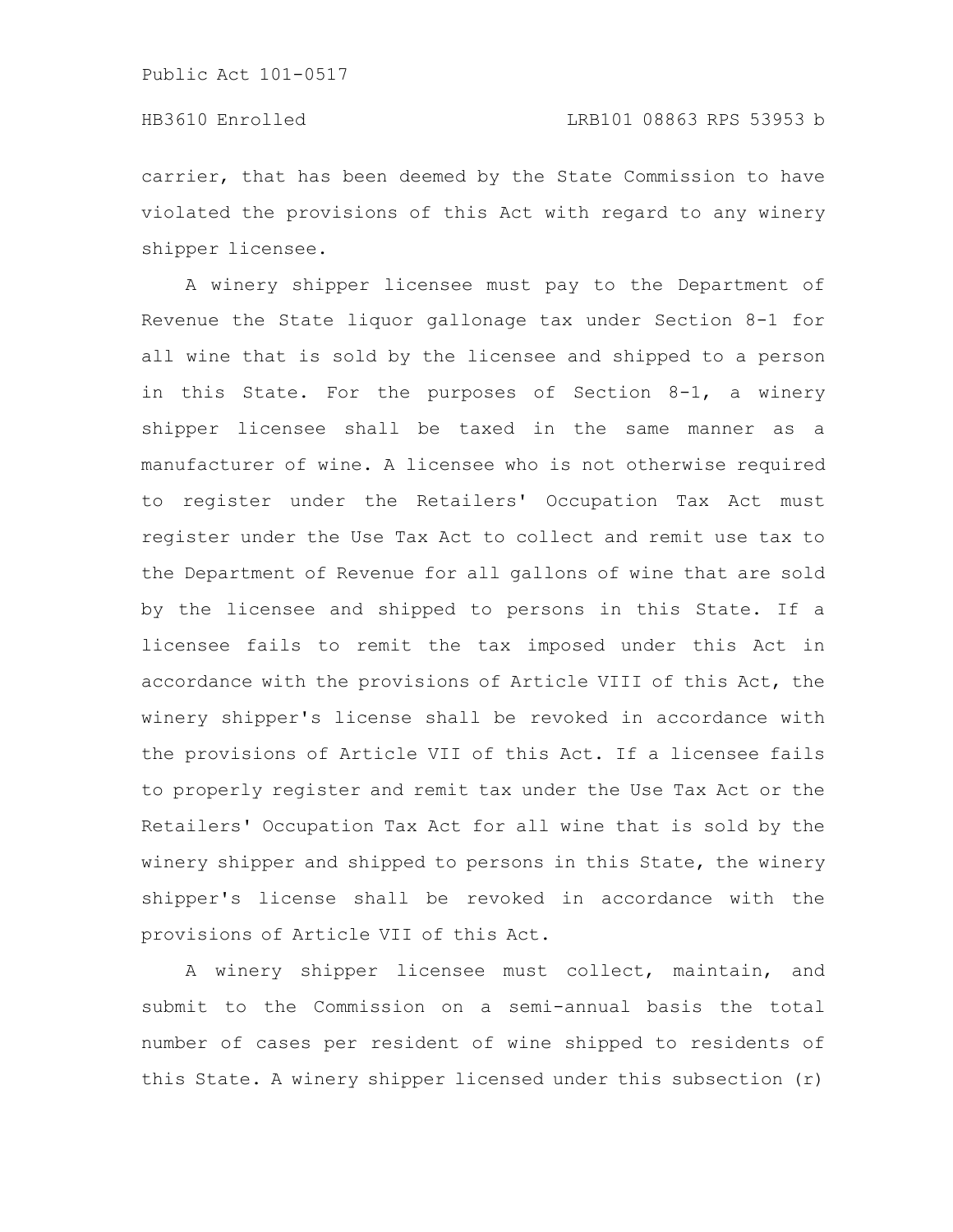must comply with the requirements of Section 6-29 of this Act.

Pursuant to paragraph (5.1) or (5.3) of subsection (a) of Section 3-12, the State Commission may receive, respond to, and investigate any complaint and impose any of the remedies specified in paragraph (1) of subsection (a) of Section 3-12.

As used in this subsection, "third-party provider" means any entity that provides fulfillment house services, including warehousing, packaging, distribution, order processing, or shipment of wine, but not the sale of wine, on behalf of a licensed winery shipper.

(s) A craft distiller tasting permit license shall allow an Illinois licensed craft distiller to transfer a portion of its alcoholic liquor inventory from its craft distiller licensed premises to the premises specified in the license hereby created and to conduct a sampling, only in the premises specified in the license hereby created, of the transferred alcoholic liquor in accordance with subsection (c) of Section 6-31 of this Act. The transferred alcoholic liquor may not be sold or resold in any form. An applicant for the craft distiller tasting permit license must also submit with the application proof satisfactory to the State Commission that the applicant will provide dram shop liability insurance to the maximum limits and have local authority approval.

A brewer warehouse permit may be issued to the holder of a class 1 brewer license or a class 2 brewer license. If the holder of the permit is a class 1 brewer licensee, the brewer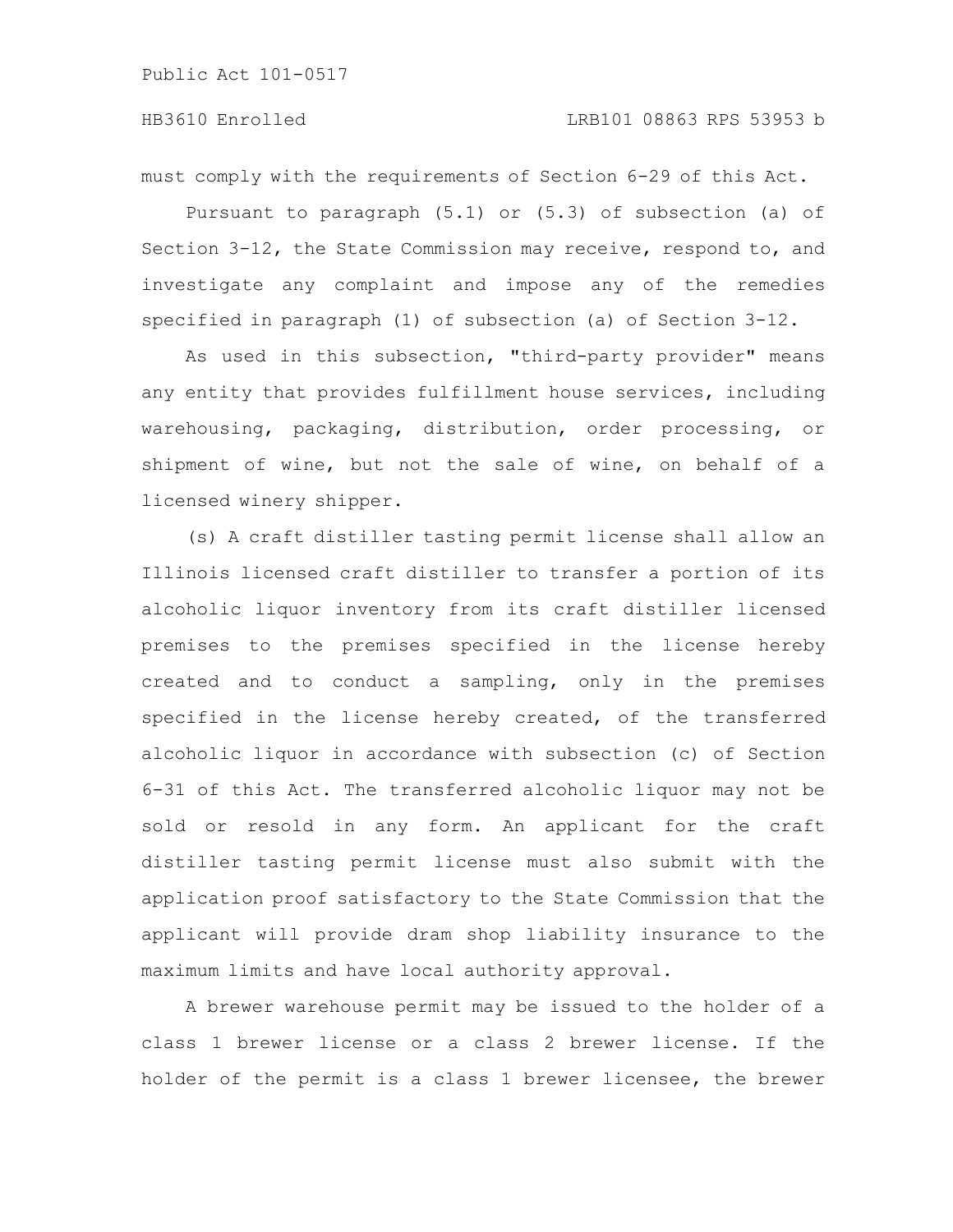### HB3610 Enrolled LRB101 08863 RPS 53953 b

warehouse permit shall allow the holder to store or warehouse up to 930,000 gallons of tax-determined beer manufactured by the holder of the permit at the premises specified on the permit. If the holder of the permit is a class 2 brewer licensee, the brewer warehouse permit shall allow the holder to store or warehouse up to 3,720,000 gallons of tax-determined beer manufactured by the holder of the permit at the premises specified on the permit. Sales to non-licensees are prohibited at the premises specified in the brewer warehouse permit. (Source: P.A. 99-448, eff. 8-24-15; 99-642, eff. 7-28-16; 99-800, eff. 8-12-16; 99-902, eff. 8-26-16; 99-904, eff. 1-1-17; 100-17, eff. 6-30-17; 100-201, eff. 8-18-17; 100-816, eff. 8-13-18; 100-885, eff. 8-14-18; 100-1050, eff. 8-23-18; revised 10-2-18.)

(235 ILCS 5/6-6) (from Ch. 43, par. 123)

Sec. 6-6. Except as otherwise provided in this Act no manufacturer or distributor or importing distributor shall, directly or indirectly, sell, supply, furnish, give or pay for, or loan or lease, any furnishing, fixture or equipment on the premises of a place of business of another licensee authorized under this Act to sell alcoholic liquor at retail, either for consumption on or off the premises, nor shall he or she, directly or indirectly, pay for any such license, or advance, furnish, lend or give money for payment of such license, or purchase or become the owner of any note, mortgage, or other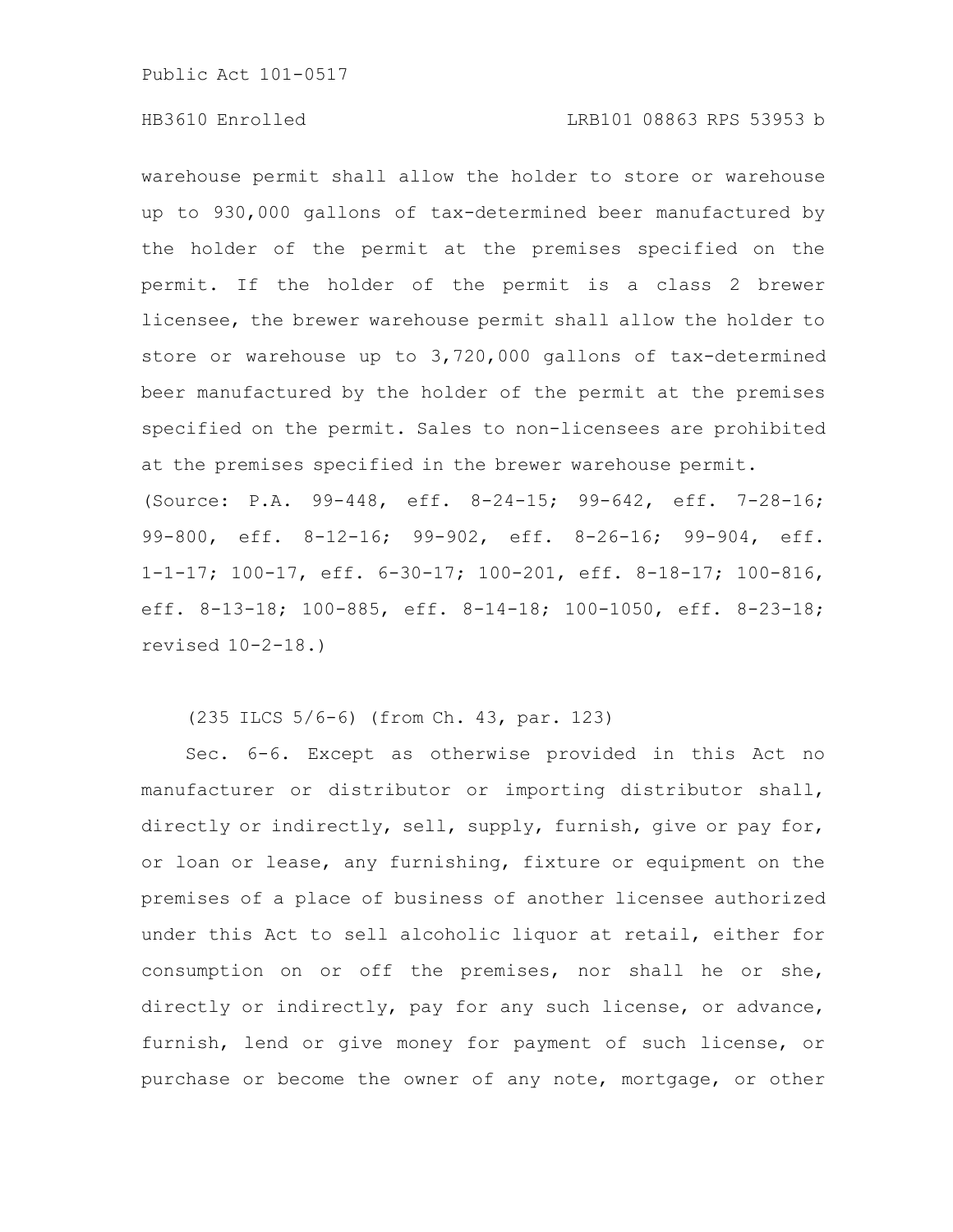# HB3610 Enrolled LRB101 08863 RPS 53953 b

evidence of indebtedness of such licensee or any form of security therefor, nor shall such manufacturer, or distributor, or importing distributor, directly or indirectly, be interested in the ownership, conduct or operation of the business of any licensee authorized to sell alcoholic liquor at retail, nor shall any manufacturer, or distributor, or importing distributor be interested directly or indirectly or as owner or part owner of said premises or as lessee or lessor thereof, in any premises upon which alcoholic liquor is sold at retail.

No manufacturer or distributor or importing distributor shall, directly or indirectly or through a subsidiary or affiliate, or by any officer, director or firm of such manufacturer, distributor or importing distributor, furnish, give, lend or rent, install, repair or maintain, to or for any retail licensee in this State, any signs or inside advertising materials except as provided in this Section and Section 6-5. With respect to retail licensees, other than any government owned or operated auditorium, exhibition hall, recreation facility or other similar facility holding a retailer's license as described in Section 6-5, a manufacturer, distributor, or importing distributor may furnish, give, lend or rent and erect, install, repair and maintain to or for any retail licensee, for use at any one time in or about or in connection with a retail establishment on which the products of the manufacturer, distributor or importing distributor are sold,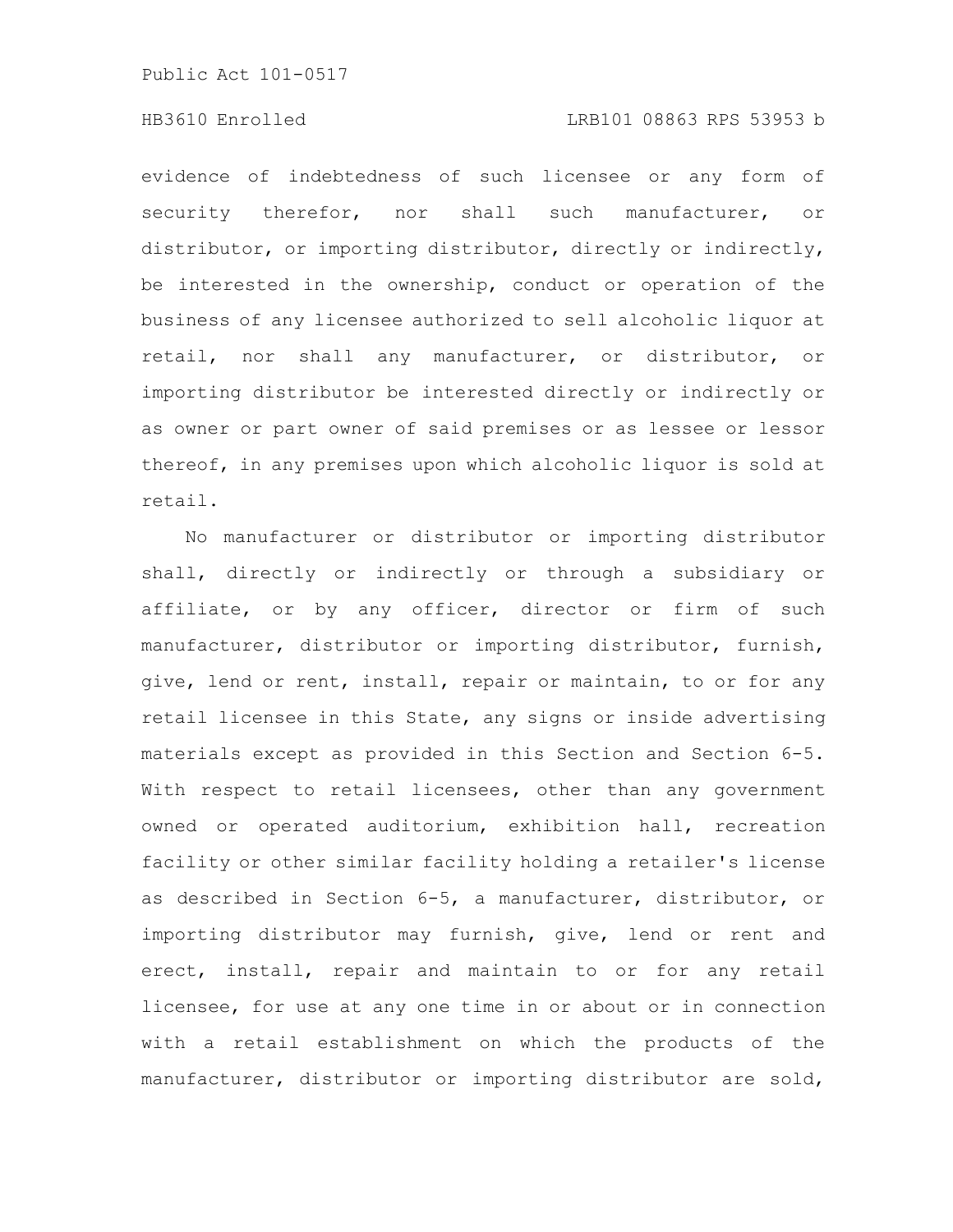the following signs and inside advertising materials as authorized in subparts  $(i)$ ,  $(ii)$ ,  $(iii)$ , and  $(iv)$ :

(i) Permanent outside signs shall cost not more than \$3,000 per manufacturer, exclusive of erection, installation, repair and maintenance costs, and permit fees and shall bear only the manufacturer's name, brand name, trade name, slogans, markings, trademark, or other symbols commonly associated with and generally used in identifying the product including, but not limited to, "cold beer", "on tap", "carry out", and "packaged liquor".

(ii) Temporary outside signs shall include, but not be limited to, banners, flags, pennants, streamers, and other items of a temporary and non-permanent nature, and shall cost not more than \$1,000 per manufacturer. Each temporary outside sign must include the manufacturer's name, brand name, trade name, slogans, markings, trademark, or other symbol commonly associated with and generally used in identifying the product. Temporary outside signs may also include, for example, the product, price, packaging, date or dates of a promotion and an announcement of a retail licensee's specific sponsored event, if the temporary outside sign is intended to promote a product, and provided that the announcement of the retail licensee's event and the product promotion are held simultaneously. However, temporary outside signs may not include names, slogans, markings, or logos that relate to the retailer. Nothing in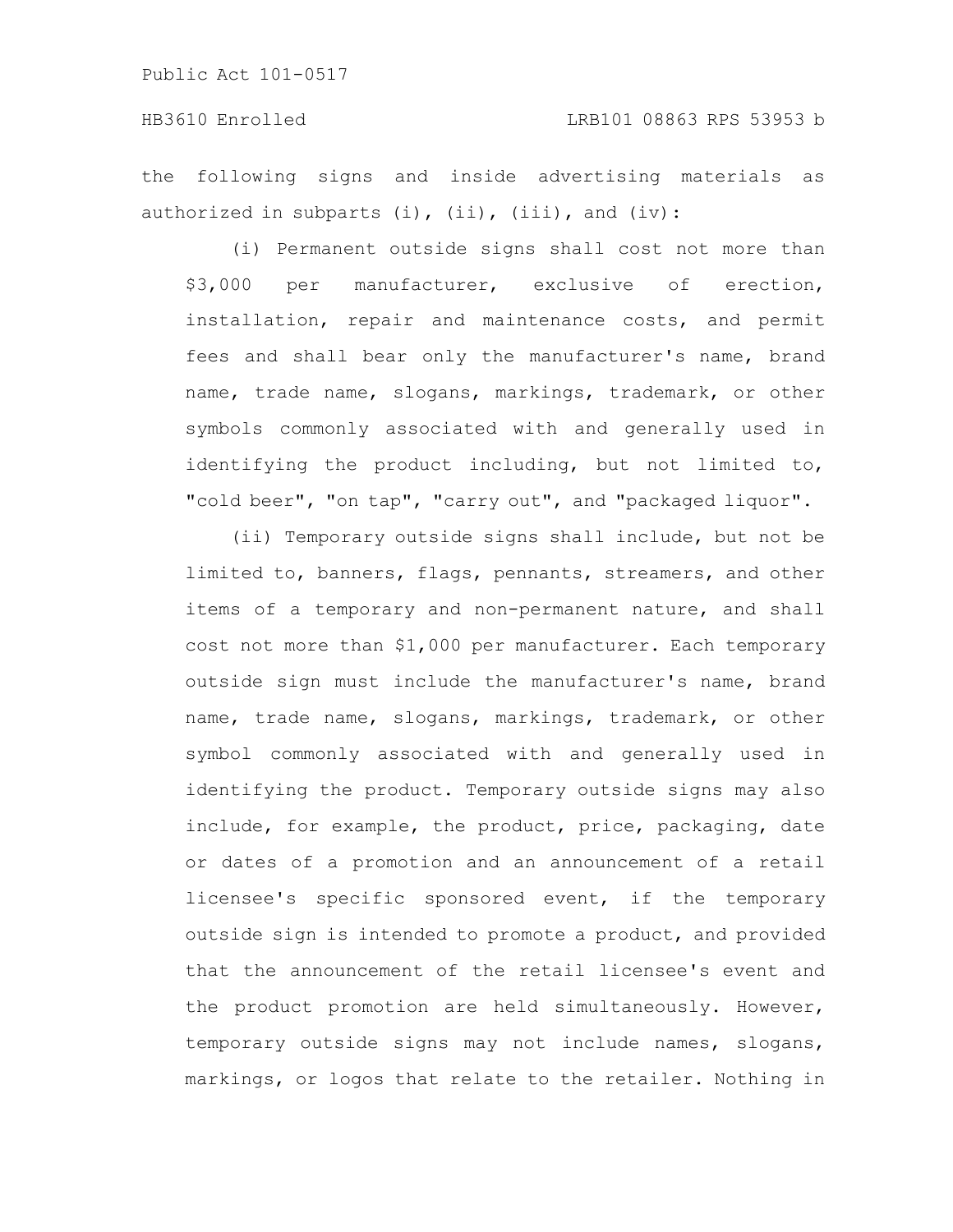this subpart (ii) shall prohibit a distributor or importing distributor from bearing the cost of creating or printing a temporary outside sign for the retail licensee's specific sponsored event or from bearing the cost of creating or printing a temporary sign for a retail licensee containing, for example, community goodwill expressions, regional sporting event announcements, or seasonal messages, provided that the primary purpose of the temporary outside sign is to highlight, promote, or advertise the product. In addition, temporary outside signs provided by the manufacturer to the distributor or importing distributor may also include, for example, subject to the limitations of this Section, preprinted community goodwill expressions, sporting event announcements, seasonal messages, and manufacturer promotional announcements. However, a distributor or importing distributor shall not bear the cost of such manufacturer preprinted signs.

(iii) Permanent inside signs, whether visible from the outside or the inside of the premises, include, but are not limited to: alcohol lists and menus that may include names, slogans, markings, or logos that relate to the retailer; neons; illuminated signs; clocks; table lamps; mirrors; tap handles; decalcomanias; window painting; and window trim. All neons, illuminated signs, clocks, table lamps, mirrors, and tap handles are the property of the manufacturer and shall be returned to the manufacturer or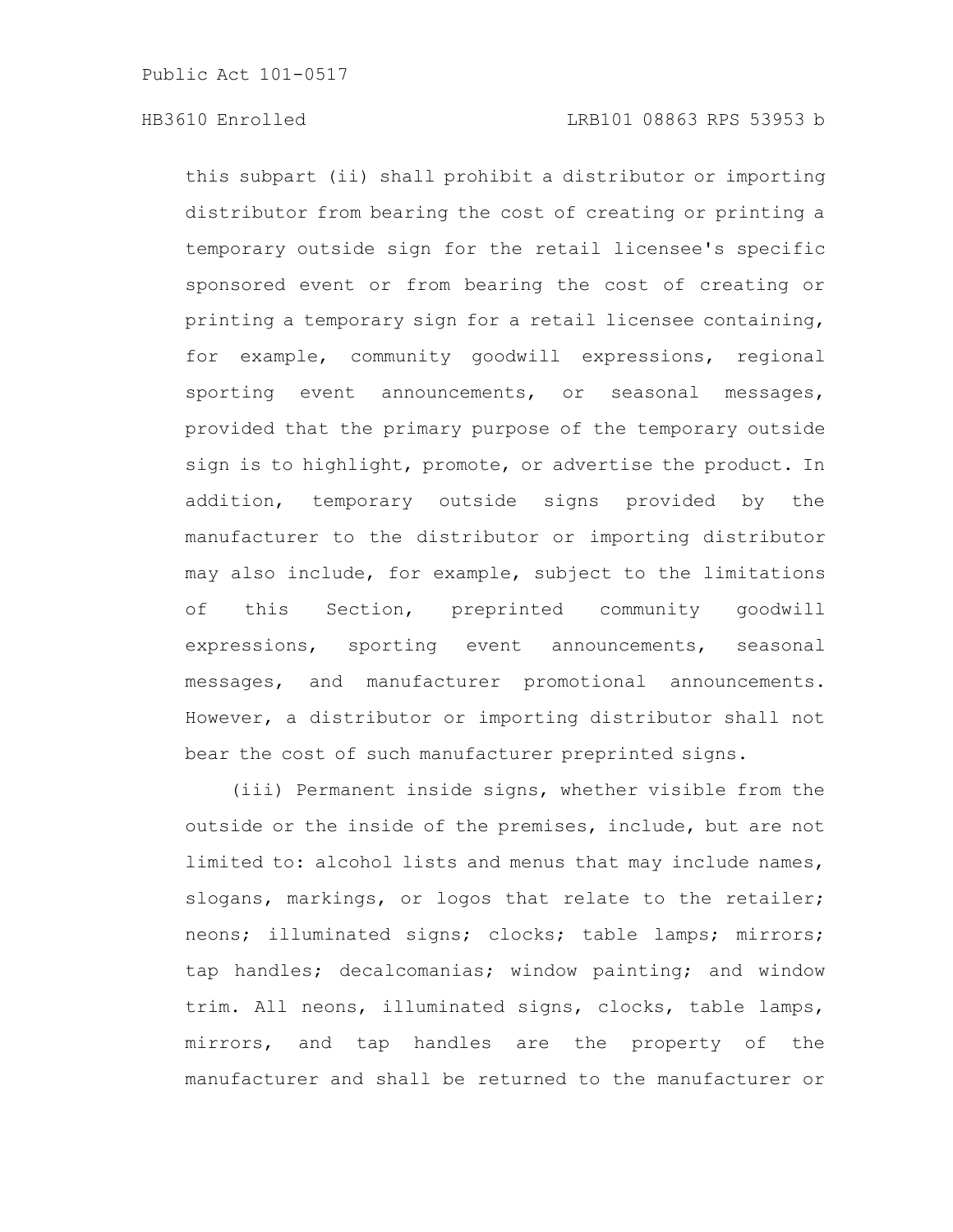its agent upon request. All permanent inside signs in place and in use at any one time shall cost in the aggregate not more than \$6,000 per manufacturer. A permanent inside sign must include the manufacturer's name, brand name, trade name, slogans, markings, trademark, or other symbol commonly associated with and generally used in identifying the product. However, permanent inside signs may not include names, slogans, markings, or logos that relate to the retailer. For the purpose of this subpart (iii), all permanent inside signs may be displayed in an adjacent courtyard or patio commonly referred to as a "beer garden" that is a part of the retailer's licensed premises.

(iv) Temporary inside signs shall include, but are not limited to, lighted chalk boards, acrylic table tent beverage or hors d'oeuvre list holders, banners, flags, pennants, streamers, and inside advertising materials such as posters, placards, bowling sheets, table tents, inserts for acrylic table tent beverage or hors d'oeuvre list holders, sports schedules, or similar printed or illustrated materials and product displays, such as display racks, bins, barrels, or similar items, the primary function of which is to temporarily hold and display alcoholic beverages; however, such items, for example, as coasters, trays, napkins, glassware, growlers, crowlers, and cups shall not be deemed to be inside signs or advertising materials and may only be sold to retailers at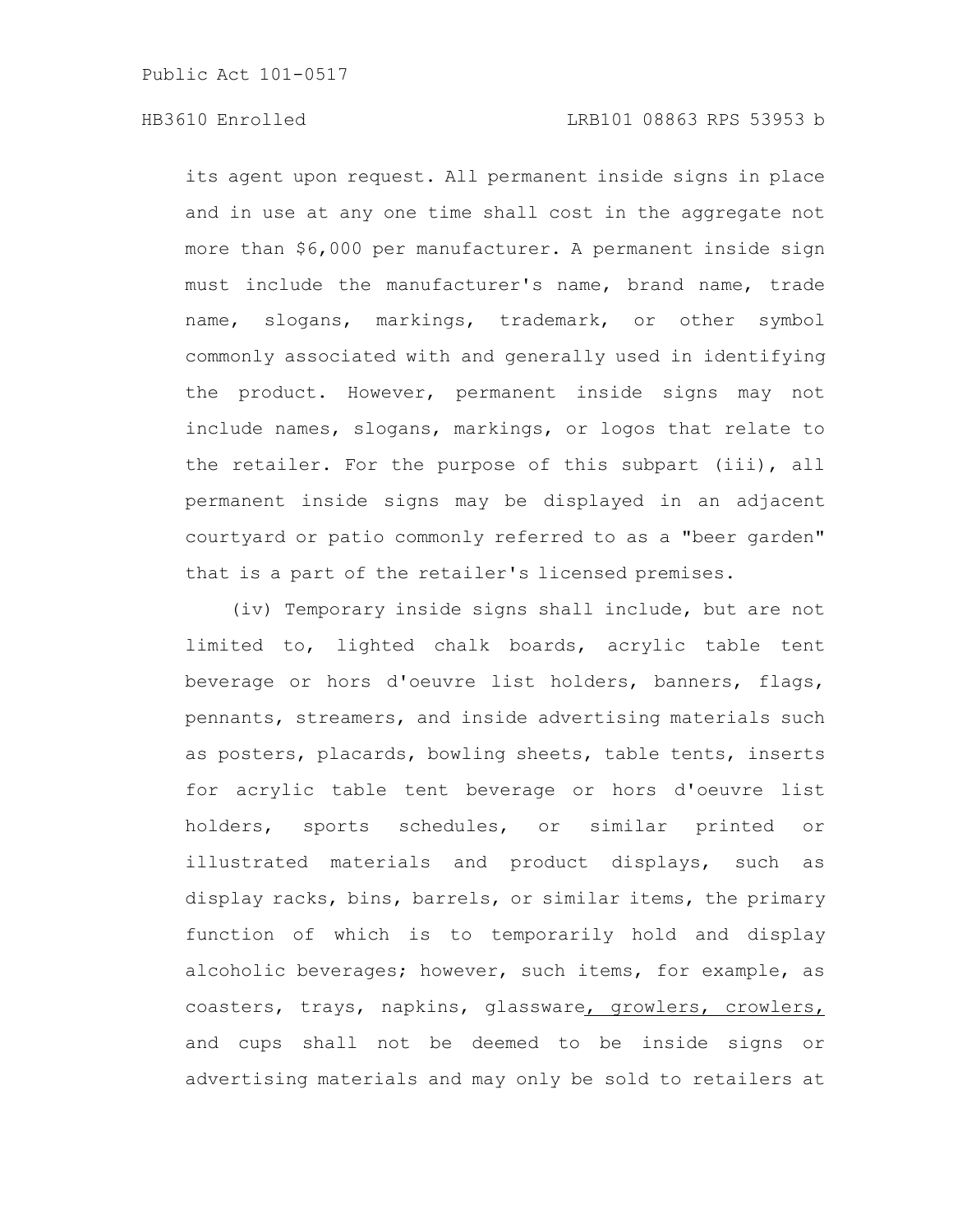fair market value, which shall be no less than the cost of the item to the manufacturer, distributor, or importing distributor. All temporary inside signs and inside advertising materials in place and in use at any one time shall cost in the aggregate not more than \$1,000 per manufacturer. Nothing in this subpart (iv) prohibits a distributor or importing distributor from paying the cost of printing or creating any temporary inside banner or inserts for acrylic table tent beverage or hors d'oeuvre list holders for a retail licensee, provided that the primary purpose for the banner or insert is to highlight, promote, or advertise the product. For the purpose of this subpart (iv), all temporary inside signs and inside advertising materials may be displayed in an adjacent courtyard or patio commonly referred to as a "beer garden" that is a part of the retailer's licensed premises.

The restrictions contained in this Section 6-6 do not apply to signs, or promotional or advertising materials furnished by manufacturers, distributors or importing distributors to a government owned or operated facility holding a retailer's license as described in Section 6-5.

No distributor or importing distributor shall directly or indirectly or through a subsidiary or affiliate, or by any officer, director or firm of such manufacturer, distributor or importing distributor, furnish, give, lend or rent, install, repair or maintain, to or for any retail licensee in this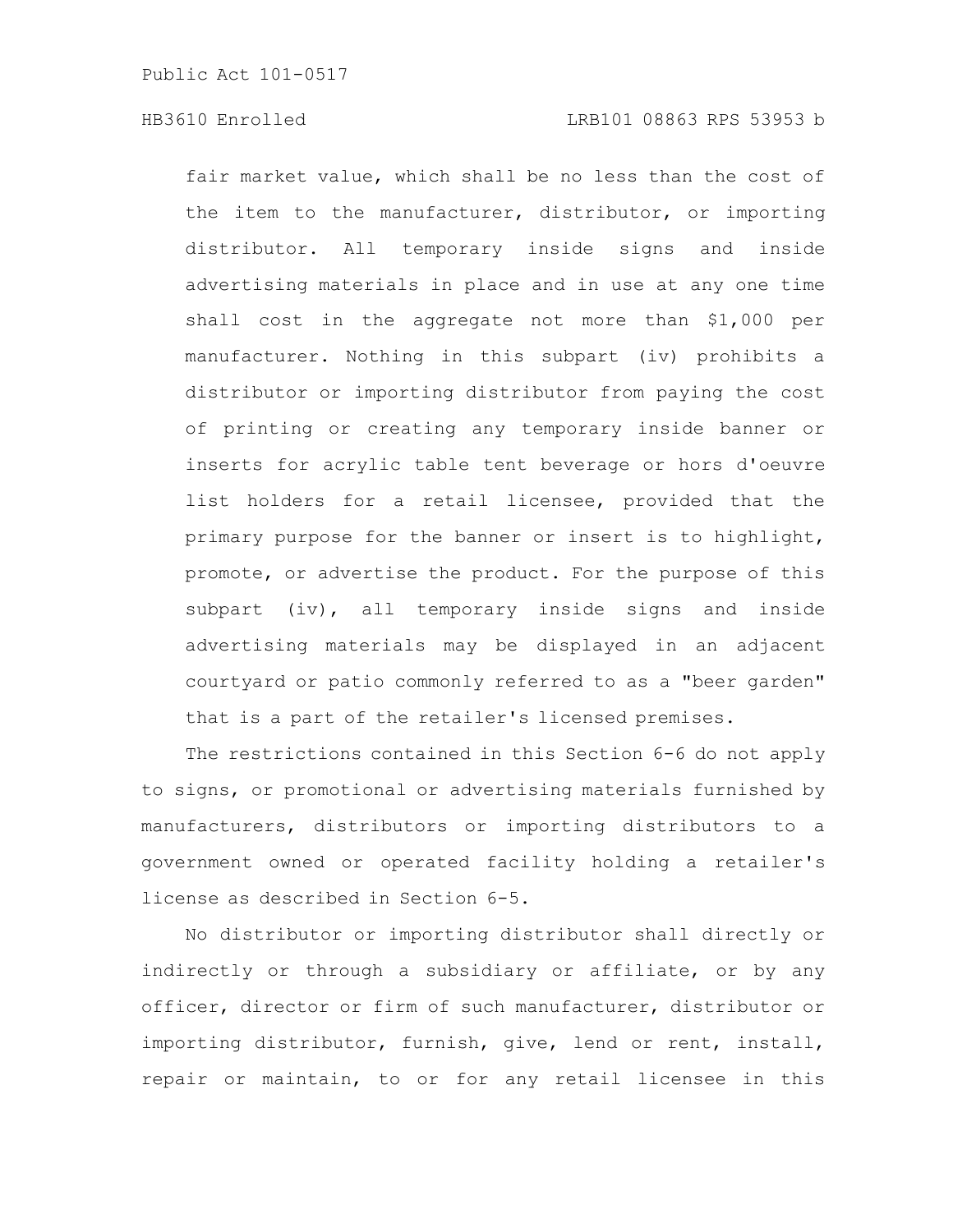# HB3610 Enrolled LRB101 08863 RPS 53953 b

State, any signs or inside advertising materials described in subparts (i), (ii), (iii), or (iv) of this Section except as the agent for or on behalf of a manufacturer, provided that the total cost of any signs and inside advertising materials including but not limited to labor, erection, installation and permit fees shall be paid by the manufacturer whose product or products said signs and inside advertising materials advertise and except as follows:

A distributor or importing distributor may purchase from or enter into a written agreement with a manufacturer or a manufacturer's designated supplier and such manufacturer or the manufacturer's designated supplier may sell or enter into an agreement to sell to a distributor or importing distributor permitted signs and advertising materials described in subparts (ii), (iii), or (iv) of this Section for the purpose of furnishing, giving, lending, renting, installing, repairing, or maintaining such signs or advertising materials to or for any retail licensee in this State. Any purchase by a distributor or importing distributor from a manufacturer or a manufacturer's designated supplier shall be voluntary and the manufacturer may not require the distributor or the importing distributor to purchase signs or advertising materials from the manufacturer or the manufacturer's designated supplier.

A distributor or importing distributor shall be deemed the owner of such signs or advertising materials purchased from a manufacturer or a manufacturer's designated supplier.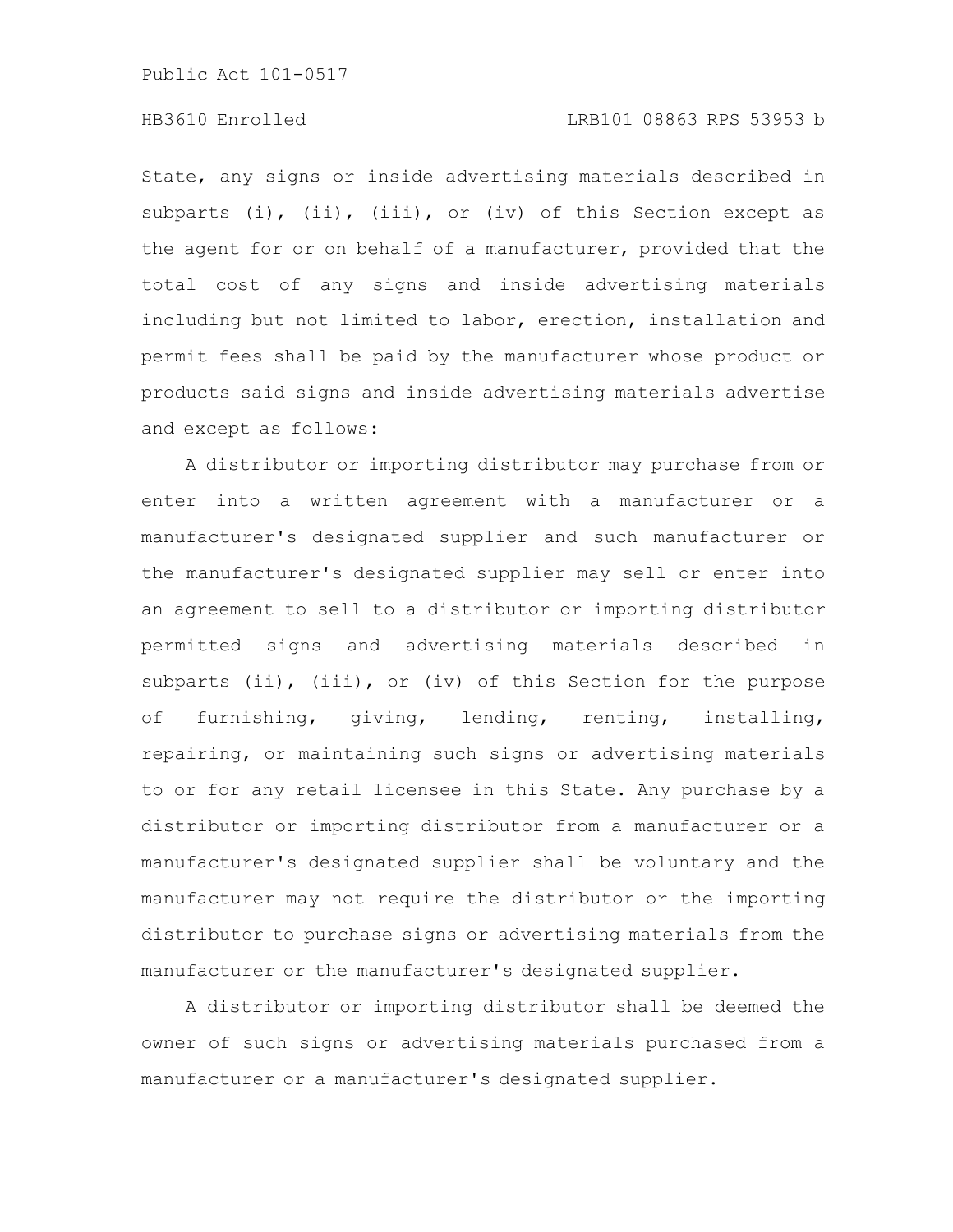# HB3610 Enrolled LRB101 08863 RPS 53953 b

The provisions of Public Act 90-373 concerning signs or advertising materials delivered by a manufacturer to a distributor or importing distributor shall apply only to signs or advertising materials delivered on or after August 14, 1997.

A manufacturer, distributor, or importing distributor may furnish free social media advertising to a retail licensee if the social media advertisement does not contain the retail price of any alcoholic liquor and the social media advertisement complies with any applicable rules or regulations issued by the Alcohol and Tobacco Tax and Trade Bureau of the United States Department of the Treasury. A manufacturer, distributor, or importing distributor may list the names of one or more unaffiliated retailers in the advertisement of alcoholic liquor through social media. Nothing in this Section shall prohibit a retailer from communicating with a manufacturer, distributor, or importing distributor on social media or sharing media on the social media of a manufacturer, distributor, or importing distributor. A retailer may request free social media advertising from a manufacturer, distributor, or importing distributor. Nothing in this Section shall prohibit a manufacturer, distributor, or importing distributor from sharing, reposting, or otherwise forwarding a social media post by a retail licensee, so long as the sharing, reposting, or forwarding of the social media post does not contain the retail price of any alcoholic liquor. No manufacturer, distributor, or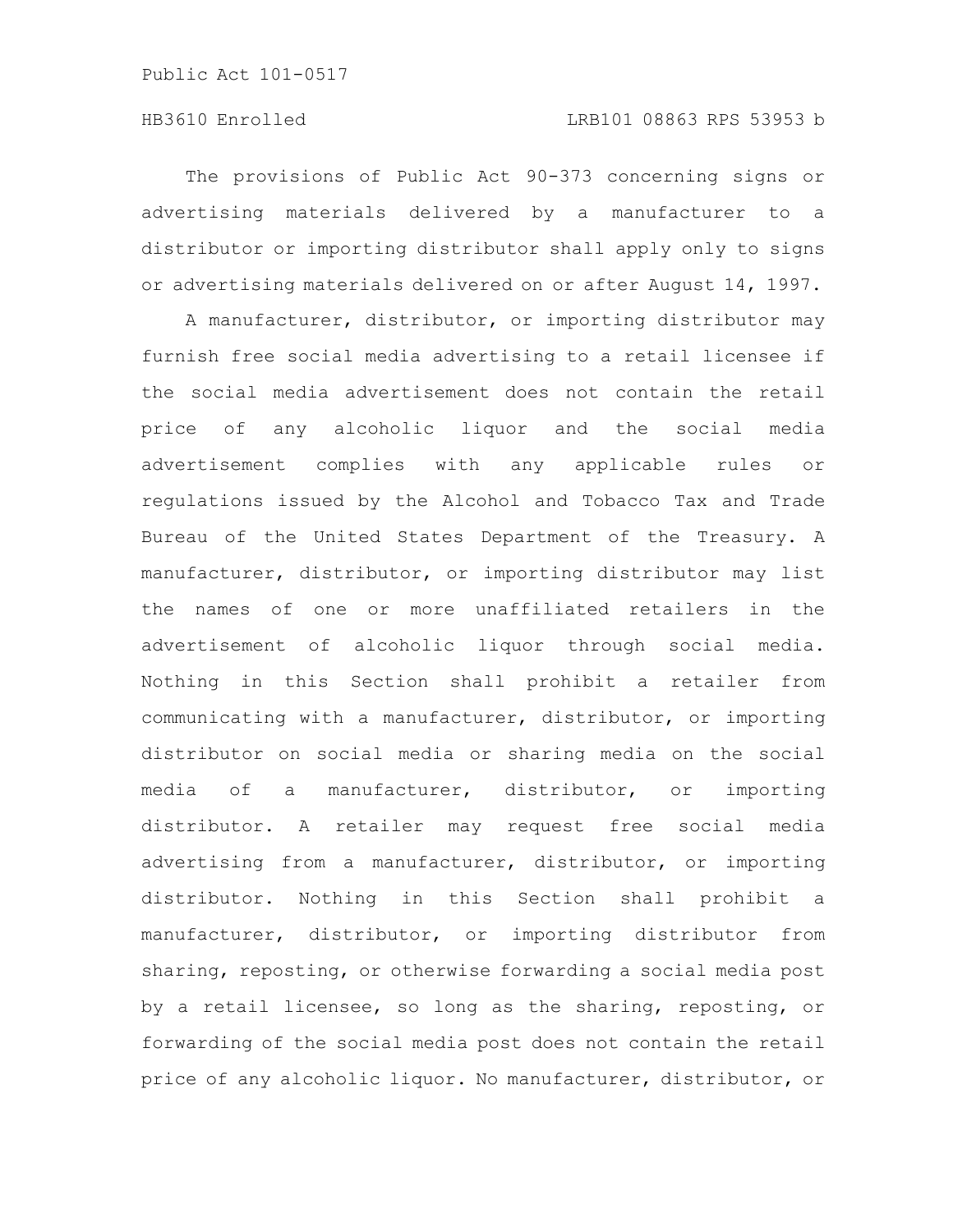# HB3610 Enrolled LRB101 08863 RPS 53953 b

importing distributor shall pay or reimburse a retailer, directly or indirectly, for any social media advertising services, except as specifically permitted in this Act. No retailer shall accept any payment or reimbursement, directly or indirectly, for any social media advertising services offered by a manufacturer, distributor, or importing distributor, except as specifically permitted in this Act. For the purposes of this Section, "social media" means a service, platform, or site where users communicate with one another and share media, such as pictures, videos, music, and blogs, with other users free of charge.

No person engaged in the business of manufacturing, importing or distributing alcoholic liquors shall, directly or indirectly, pay for, or advance, furnish, or lend money for the payment of any license for another. Any licensee who shall permit or assent, or be a party in any way to any violation or infringement of the provisions of this Section shall be deemed guilty of a violation of this Act, and any money loaned contrary to a provision of this Act shall not be recovered back, or any note, mortgage or other evidence of indebtedness, or security, or any lease or contract obtained or made contrary to this Act shall be unenforceable and void.

This Section shall not apply to airplane licensees exercising powers provided in paragraph (i) of Section 5-1 of this Act.

(Source: P.A. 99-448, eff. 8-24-15; 100-885, eff. 8-14-18.)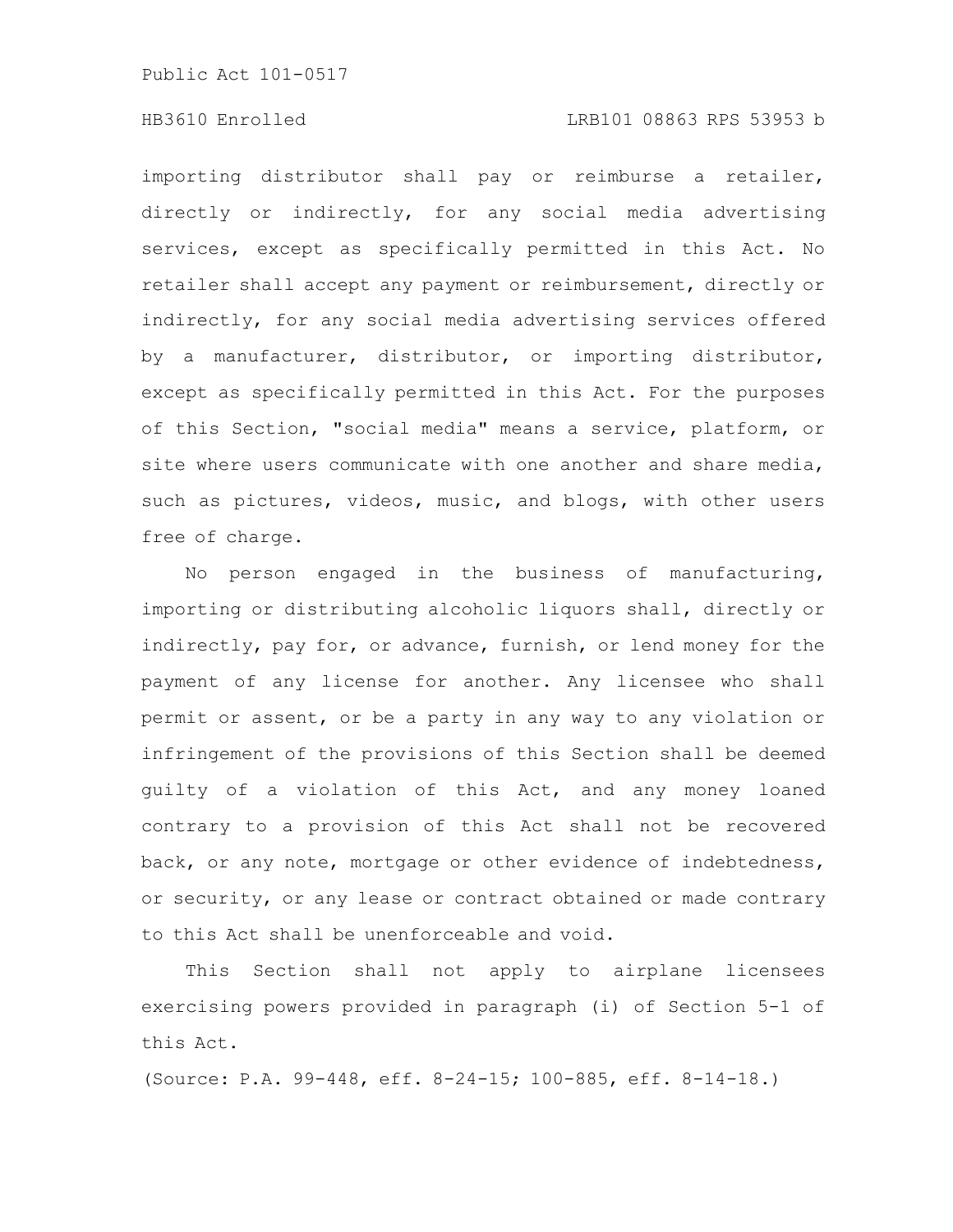(235 ILCS 5/6-6.5)

Sec. 6-6.5. Sanitation and use of growlers and crowlers.

(a) A manufacturer, distributor, or importing distributor may not provide for free, but may sell coil cleaning services and installation services, including labor costs, to a retail licensee at fair market cost.

A manufacturer, distributor, or importing distributor may not provide for free, but may sell dispensing accessories to retail licensees at a price not less than the cost to the manufacturer, distributor, or importing distributor who initially purchased them. Dispensing accessories include, but are not limited to, items such as standards, faucets, cold plates, rods, vents, taps, tap standards, hoses, washers, couplings, gas gauges, vent tongues, shanks, glycol draught systems, pumps, and check valves.

Coil cleaning supplies consisting of detergents, cleaning chemicals, brushes, or similar type cleaning devices may be sold at a price not less than the cost to the manufacturer, distributor, or importing distributor.

(a-5) A manufacturer of beer licensed under subsection (e) of Section 6-4 or a brew pub may transfer any beer manufactured or sold on its licensed premises to a growler or crowler and sell those growlers or crowlers to non-licensees for consumption off the premises. A manufacturer of beer under subsection (e) of Section 6-4 or a brew pub is not subject to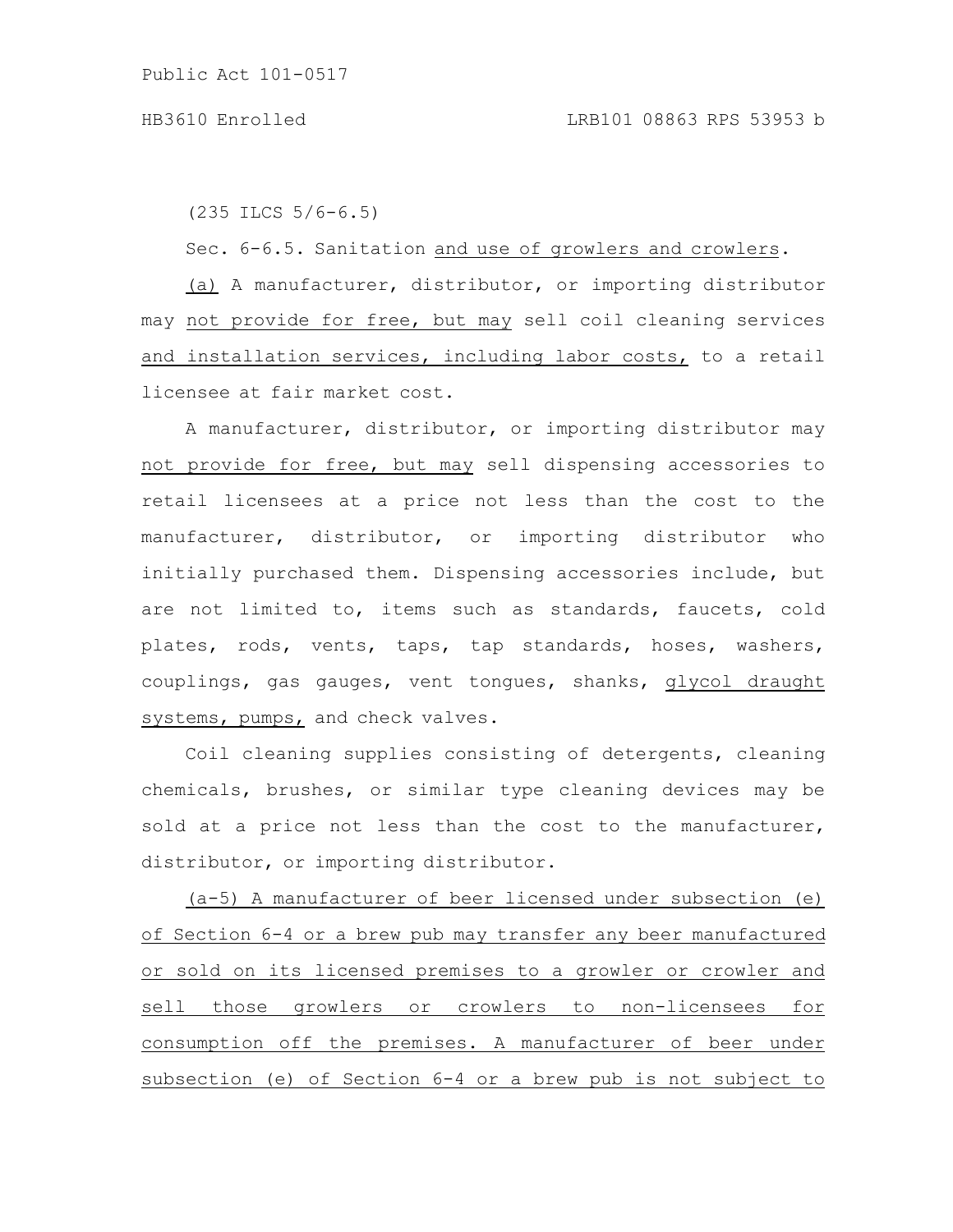subsection (b) of this Section.

(b) An on-premises retail licensee may transfer beer to a growler or crowler, which is not an original manufacturer container, but is a reusable rigid container that holds up to 128 fluid ounces of beer and is designed to be sealed on premises by the licensee for off-premises consumption, if the following requirements are met:

(1) the beer is transferred within the licensed premises by an employee of the licensed premises at the time of sale;

(2) the person transferring the alcohol to be sold to the end consumer is 21 years of age or older;

(3) the growler or crowler holds no more than 128 fluid ounces;

(4) the growler or crowler bears a twist-type closure, cork, stopper, or plug and includes a one-time use tamper-proof seal;

(5) the growler or crowler is affixed with a label or tag that contains the following information:

(A) the brand name of the product dispensed;

(B) the name of the brewer or bottler;

(C) the type of product, such as beer, ale, lager, bock, stout, or other brewed or fermented beverage;

(D) the net contents;

(E) the name and address of the business that cleaned, sanitized, labeled, and filled or refilled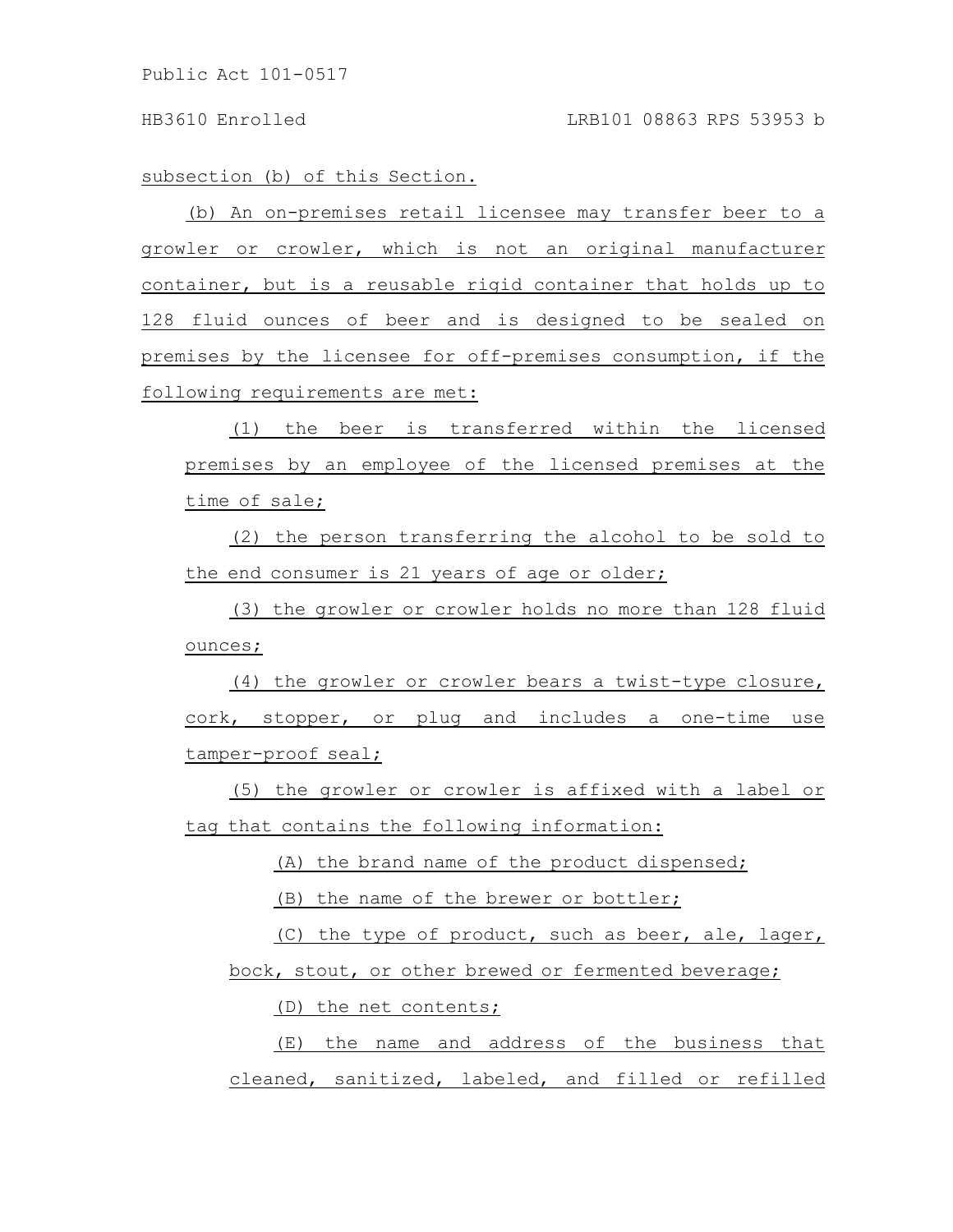HB3610 Enrolled LRB101 08863 RPS 53953 b

the growler or crowler; and

(F) the date the growler or crowler was filled or refilled;

(5.5) the growler or crowler has been purged with  $CO<sub>2</sub>$ prior to sealing the container;

(6) the on-premises retail licensee complies with the sanitation requirements under subsections (a) through (c) of 11 Ill. Adm. Code 100.160 when sanitizing the dispensing equipment used to draw beer to fill the growler or crowler or refill the growler;

(7) before filling the growler or crowler or refilling the growler, the on-premises retail licensee or licensee's employee shall clean and sanitize the growler or crowler in one of the following manners:

(A) By manual washing in a 3-compartment sink.

(i) Before sanitizing the growler or crowler, the sinks and work area shall be cleaned to remove any chemicals, oils, or grease from other cleaning activities.

(ii) Any residual liquid from the growler shall be emptied into a drain. A growler shall not be emptied into the cleaning water.

(iii) The growler and cap shall be cleaned in water and detergent. The water temperature shall be, at a minimum, 110 degrees Fahrenheit or the temperature specified on the cleaning agent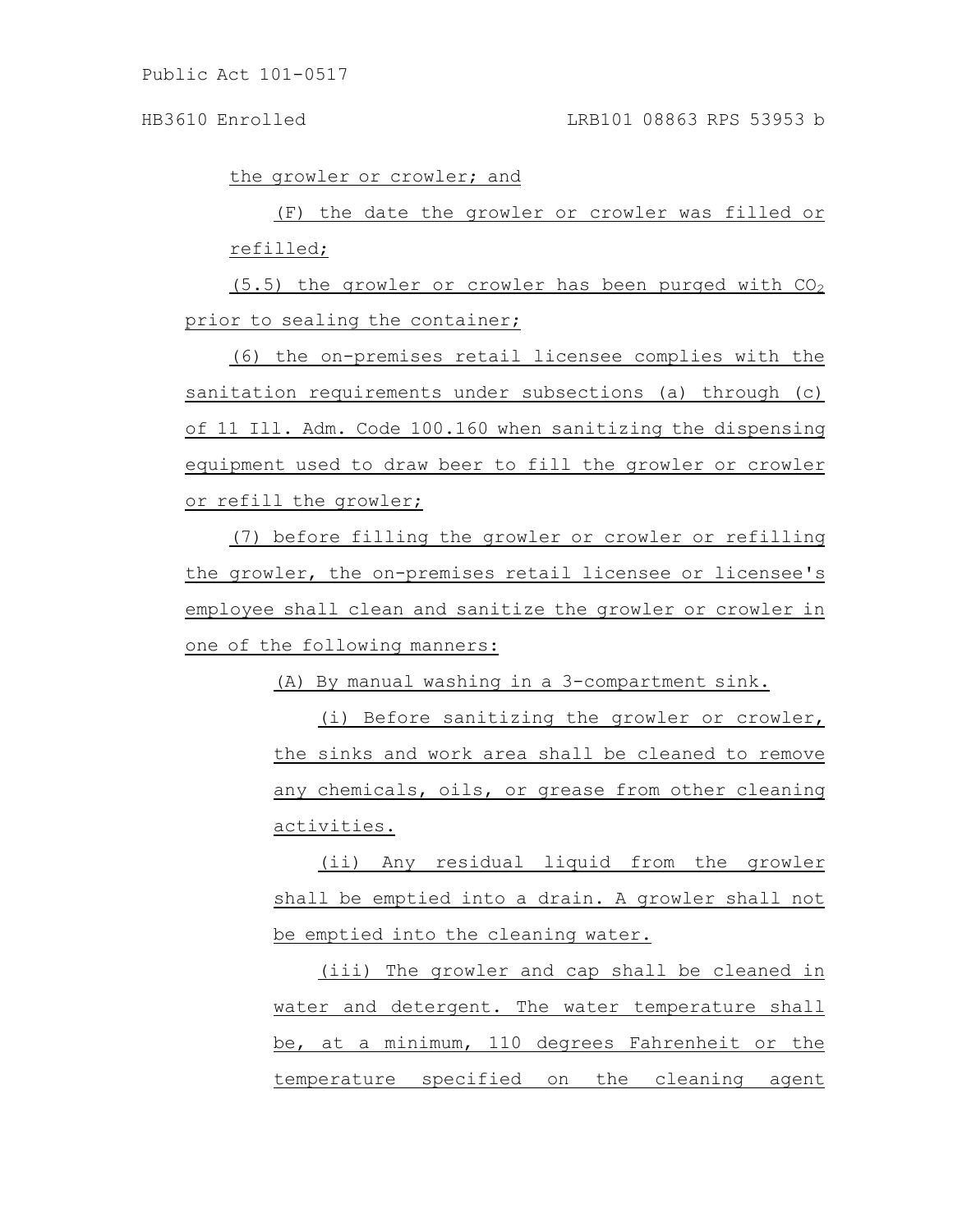manufacturer's label instructions. The detergent shall not be fat-based or oil-based.

(iv) Any residues on the interior and exterior of the growler shall be removed.

(v) The growler and cap shall be rinsed with water in the middle compartment. Rinsing may be from the spigot with a spray arm, from a spigot, or from a tub as long as the water for rinsing is not stagnant but is continually refreshed.

(vi) The growler shall be sanitized in the third compartment. Chemical sanitizer shall be used in accordance with the United States Environmental Protection Agency-registered label use instructions and shall meet the minimum water temperature requirements of that chemical.

(vii) A test kit or other device that accurately measures the concentration in milligrams per liter of chemical sanitizing solutions shall be provided and be readily accessible for use.

(B) By using a mechanical washing and sanitizing machine.

(i) Mechanical washing and sanitizing machines shall be provided with an easily accessible and readable data plate affixed to the machine by the manufacturer and shall be used according to the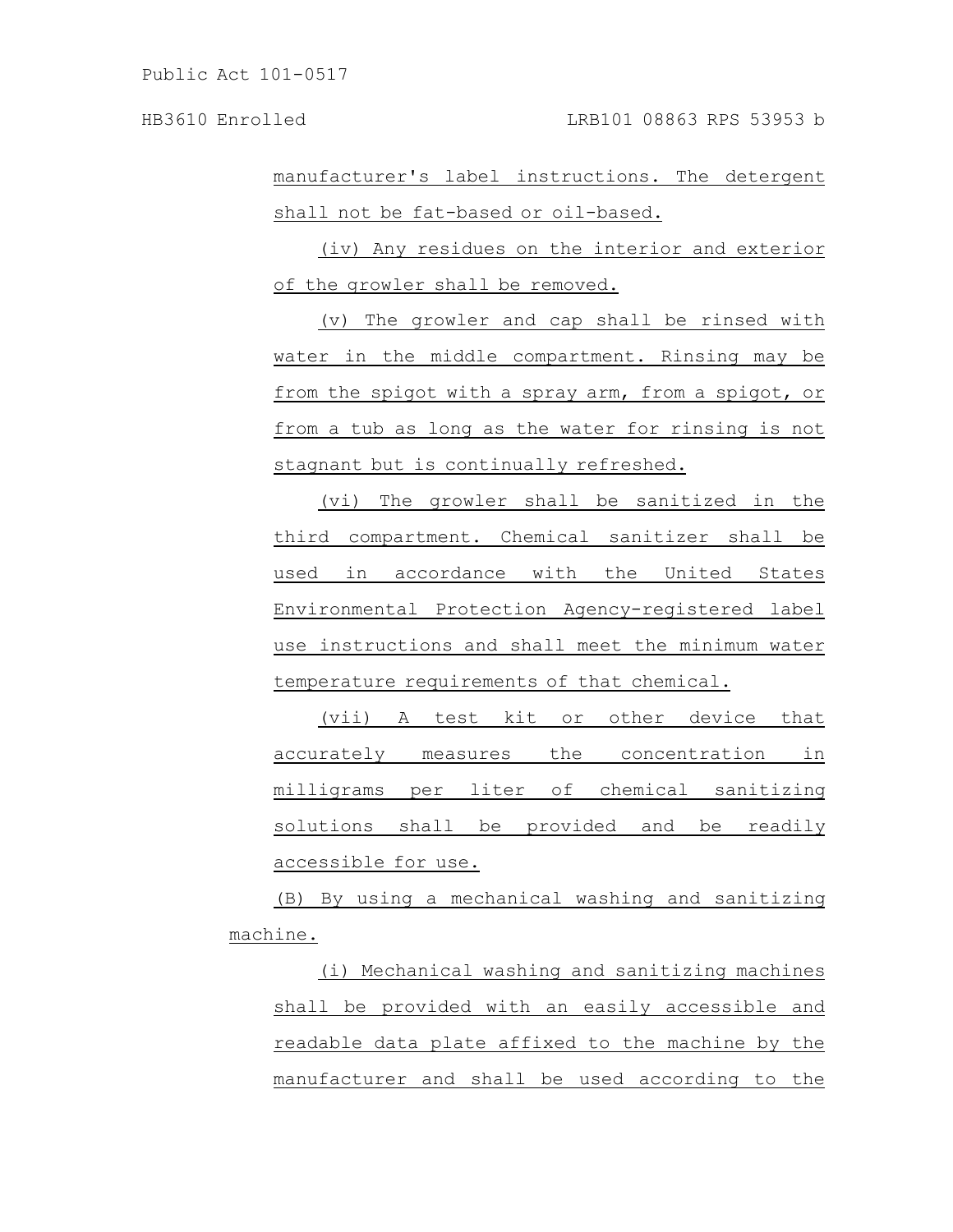machine's design and operation specifications.

(ii) Mechanical washing and sanitizing machines shall be equipped with chemical or hot water sanitization.

(iii) The concentration of the sanitizing solution or the water temperature shall be accurately determined by using a test kit or other device.

(iv) The machine shall be regularly serviced based upon the manufacturer's or installer's guidelines.

(C) By transferring beer to a growler or crowler with a tube.

(i) Beer may be transferred to a growler or crowler from the bottom of the growler or crowler to the top with a tube that is attached to the tap and extends to the bottom of the growler or crowler or with a commercial filling machine.

(ii) Food grade sanitizer shall be used in accordance with the United States Environmental Protection Agency-registered label use instructions.

(iii) A container of liquid food grade sanitizer shall be maintained for no more than 10 malt beverage taps that will be used for filling growlers or crowlers and refilling growlers.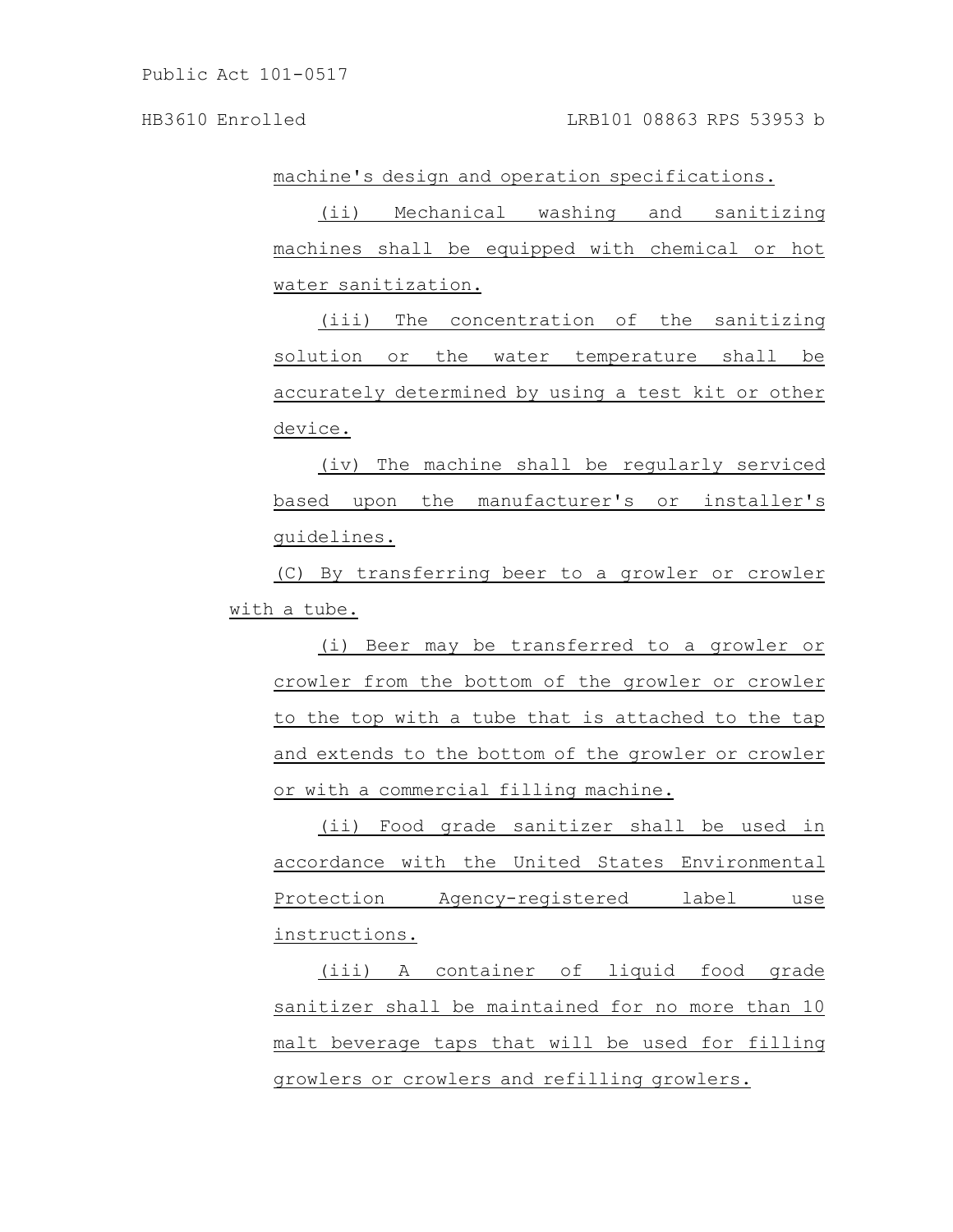(iv) Each container shall contain no less than 5 tubes that will be used only for filling growlers or crowlers and refilling growlers.

(v) The growler or crowler must be inspected visually for contamination.

(vi) After each transfer of beer to a growler or crowler, the tube shall be immersed in the container with the liquid food grade sanitizer.

(vii) A different tube from the container must be used for each fill of a growler or crowler or refill of a growler.

(c) Growlers and crowlers that comply with items (4) and (5) of subsection (b) shall not be deemed an unsealed container for purposes of Section 11-502 of the Illinois Vehicle Code.

(d) Growlers and crowlers, as described and authorized under this Section, are not original packages for the purposes of this Act. Upon a consumer taking possession of a growler or crowler from an on-premises retail licensee, the growler or crowler and its contents are deemed to be in the sole custody, control, and care of the consumer.

(Source: P.A. 90-432, eff. 1-1-98.)

Section 10. The Illinois Vehicle Code is amended by changing Section 11-502 as follows:

(625 ILCS 5/11-502) (from Ch. 95 1/2, par. 11-502)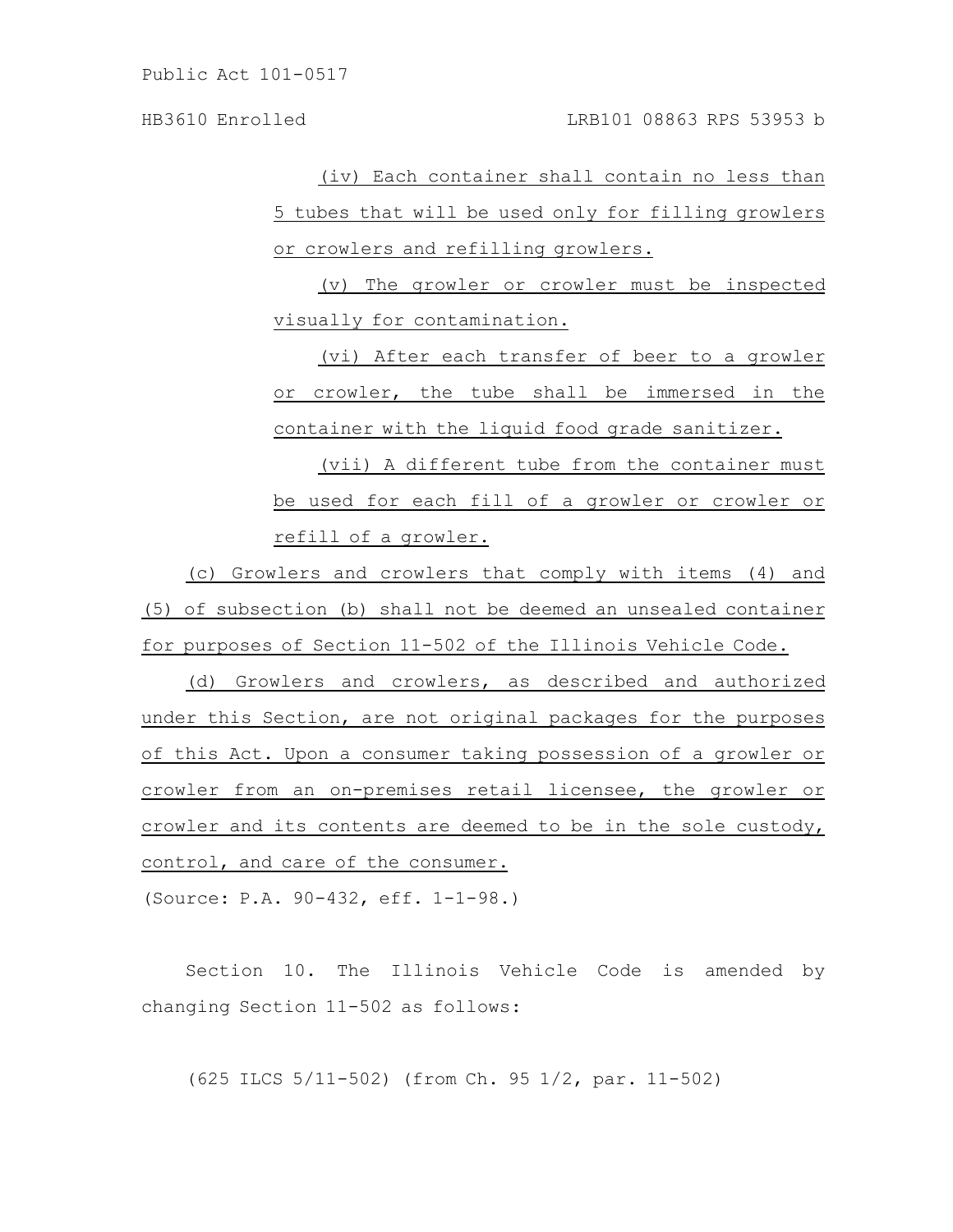# HB3610 Enrolled LRB101 08863 RPS 53953 b

Sec. 11-502. Transportation or possession of alcoholic liquor in a motor vehicle.

(a) Except as provided in paragraph (c) and in Sections 6-6.5 and 6-33 of the Liquor Control Act of 1934, no driver may transport, carry, possess or have any alcoholic liquor within the passenger area of any motor vehicle upon a highway in this State except in the original container and with the seal unbroken.

(b) Except as provided in paragraph (c) and in Sections 6-6.5 and 6-33 of the Liquor Control Act of 1934, no passenger may carry, possess or have any alcoholic liquor within any passenger area of any motor vehicle upon a highway in this State except in the original container and with the seal unbroken.

(c) This Section shall not apply to the passengers in a limousine when it is being used for purposes for which a limousine is ordinarily used, the passengers on a chartered bus when it is being used for purposes for which chartered buses are ordinarily used or on a motor home or mini motor home as defined in Section 1-145.01 of this Code. However, the driver of any such vehicle is prohibited from consuming or having any alcoholic liquor in or about the driver's area. Any evidence of alcoholic consumption by the driver shall be prima facie evidence of such driver's failure to obey this Section. For the purposes of this Section, a limousine is a motor vehicle of the first division with the passenger compartment enclosed by a